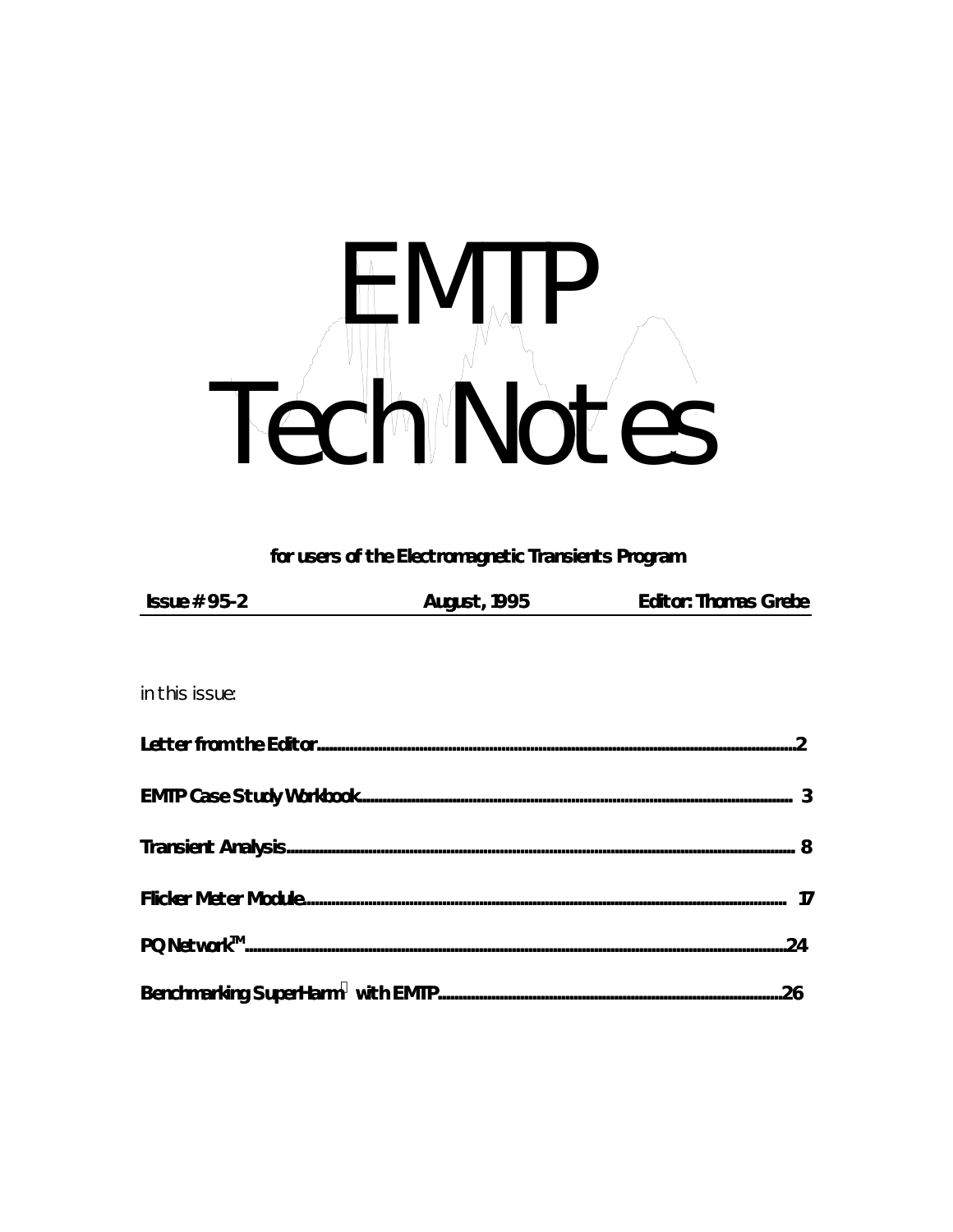## *Letter from the Editor:*

*EMTP Tech Notes* is the technical newsletter provided to members of the EMTP User's Group. The newsletter is a quarterly technical publication highlighting contributions from members of the User's Group. This newsletter is published using Microsoft Word for Windows 6.0. If you wish to contribute an article, please contact Susie Brockman or myself for appropriate text and figure formats. Contributions in the following areas are welcome:

Technical articles Modifications / enhancements to the code Case studies / unique simulations Research projects EMTP data preparation / model development Modules developed for distribution on the BBS Letters to the editor / User's Group Technical paper abstracts Questions for members of the User's Group

I believe that the exchange of technical information is one of the most important functions of the EMTP User's Group and this newsletter will help to serve the needs of the members. Thanks to the authors for helping to put this issue together. As always, I'm open for suggestions regarding this publication and the User's Group in general.

Thanks for your support

For more information concerning the newsletter or to submit a contribution please contact:

Thomas Grebe (x33) or Susie Brockman (x41) EMTP User's Group Electrotek Concepts, Inc. 408 North Cedar Bluff Rd Suite 500 Knoxville, Tennessee 37923 Phone: (615) 470-9222 FAX: (615) 470-9223 **(800) 554-4767**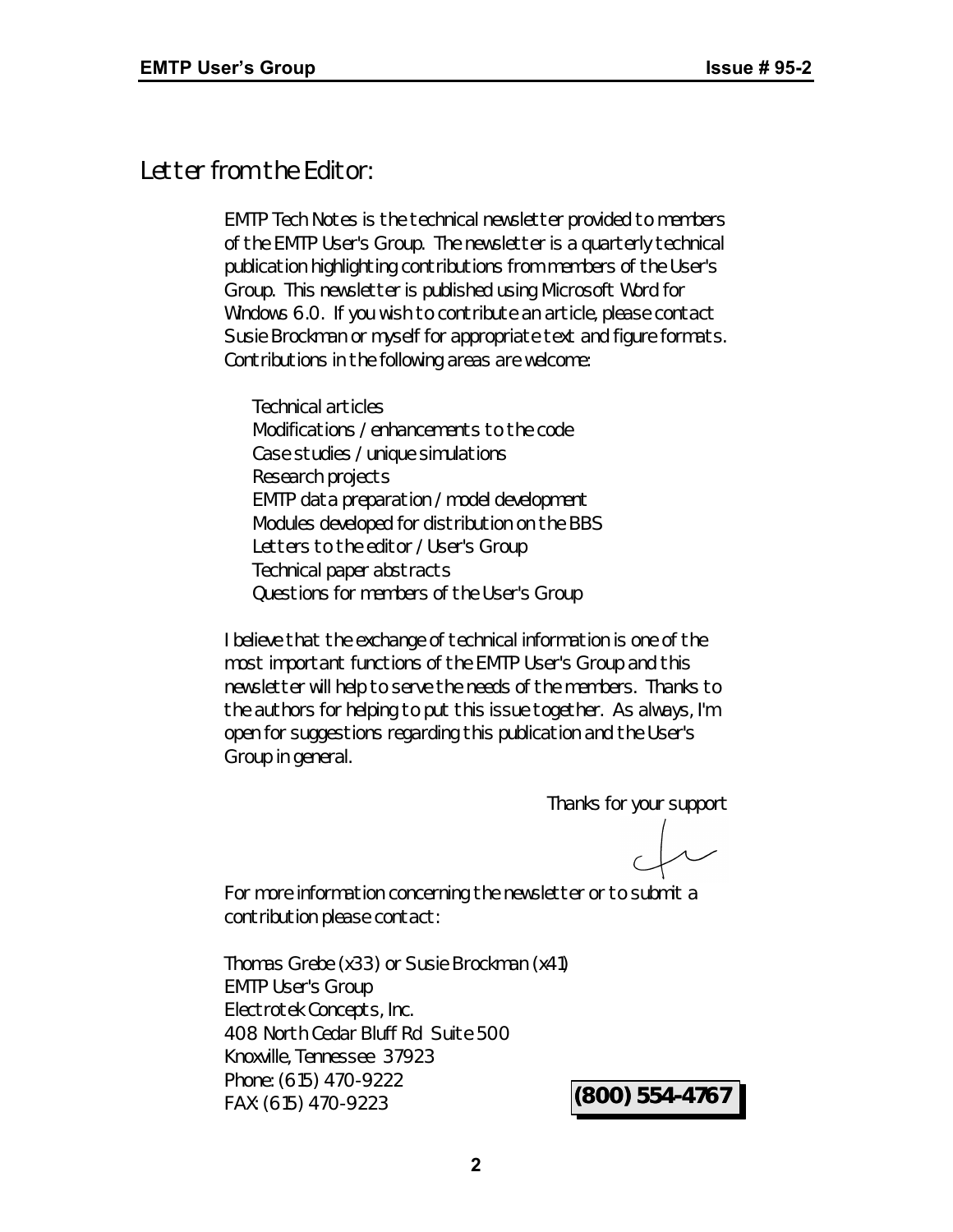# *June 1995 Update*

This article summarizes the changes that were made to the EMTP Case Study Workbook for the annual update. The workbook is a collection of case studies and EMTP data preparation examples that was originally created for members of the EMTP User's Group. The workbook has been distributed to the group for four years, and in addition, has been used as training material for a number of in-house training sessions and case study workshops.

This year's workbook remains a four volume set including:

| Volume 1: | <b>EMTP Overview:</b>                                                                                                                                                                                                                                                                                                                      |
|-----------|--------------------------------------------------------------------------------------------------------------------------------------------------------------------------------------------------------------------------------------------------------------------------------------------------------------------------------------------|
|           | History of the EMTP, applications and capabilities of the<br>EMTP. overview of the EMTP-PC Workstations (OS/2 and<br>Windows)/                                                                                                                                                                                                             |
| Volume 2: | <b>System Modeling Techniques:</b>                                                                                                                                                                                                                                                                                                         |
|           | Summary of system modeling techniques, with emphasis on<br>switching studies. Includes examples of data for EMTP<br>elements and auxiliary (AUX) routines.                                                                                                                                                                                 |
| Volume 3: | Utility Transmission and Distribution:                                                                                                                                                                                                                                                                                                     |
|           | Introduction to capacitor switching transients, the restrike<br>transient, magnification at lower voltage capacitors,<br>frequency scans, transients at transformer terminations.<br>Case studies illustrating line and transformer energizing,<br>ferroresonance, statistical simulations, motor starting, and<br>steady-state phenomena. |
| Volume 4: | Power Quality and Power Electronics:                                                                                                                                                                                                                                                                                                       |

Overview of TACS for power electronic modeling. Case studies for power electronic devices, such as rectifiers,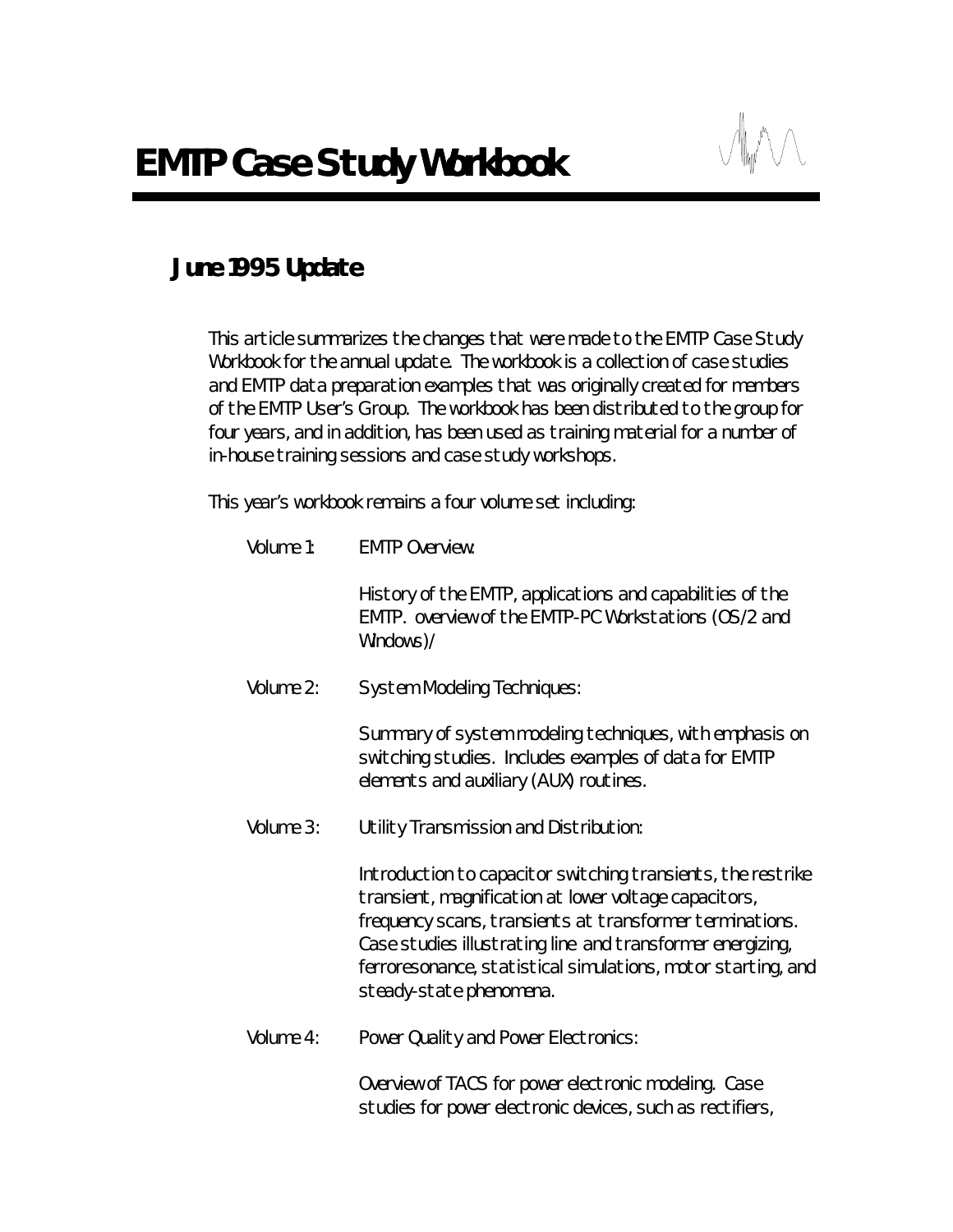inverters, drives, and SVCs. Evaluation of power quality related events such as nuisance tripping of adjustablespeed drives.

This year's update includes a number of significant modifications:

- 1. EMTP data module tutorial (Volume 2)
- 2. Enhanced capacitor switching section (Volume 3)
- 3. Power electronics modeling using EMTP (Volume 4)
- 4. Technical reference material (papers, etc.) has been included at the end of each volume.

In an addition to the major changes, each volume has been revised to include the most up-to-date presentation material. The EMTP data module tutorial is essentially a stand-alone presentation regarding the creation (illustrated in Figure 1) and usage of modules. The user is stepped through the process of gathering the data for a module, creating the EMTP data, "compiling" the module into an include file, and finally, using the module in an EMTP data case.



*Figure 1 - EMTP Data Module Methodology*

Additional material concerning modeling tips and techniques has been included in Volume 2. Examples include:

- modeling accuracy
- system simplification
- time step selection
- time step error
- selection of simulation length
- numerical oscillation and its elimination (illustrated in Figure 2)
- debugging the simulation model, including "kill codes"
- model verification.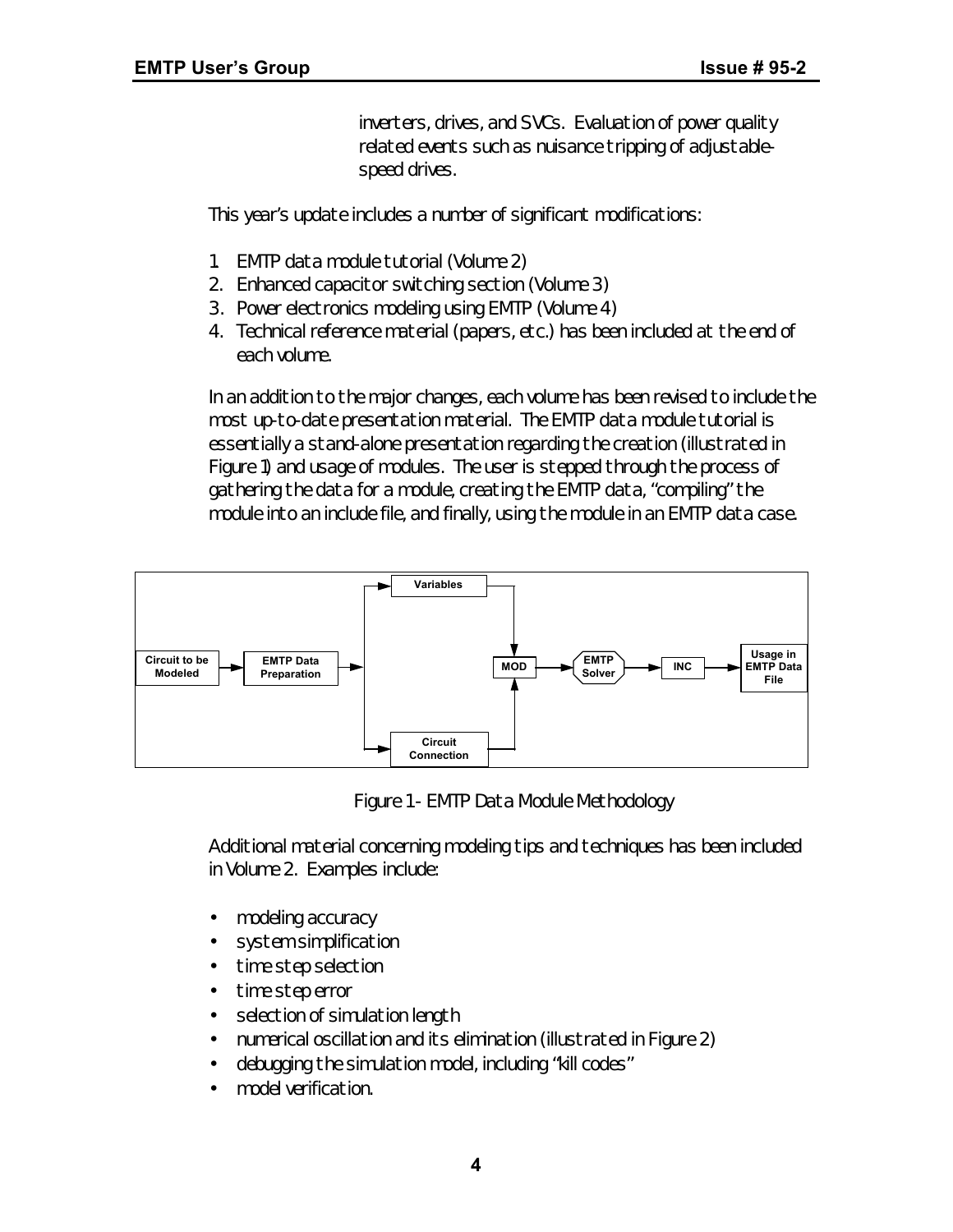

*Figure 2 - Illustration of Numerical Oscillation Slide*

The capacitor case study section now includes many more examples of field measurements of various events, as well as statistics regarding quantities such as transient voltage magnitude, energizing frequency, duration of the event, and time-of-day.



*Figure 3 - Example Distribution Capacitor Switching Event*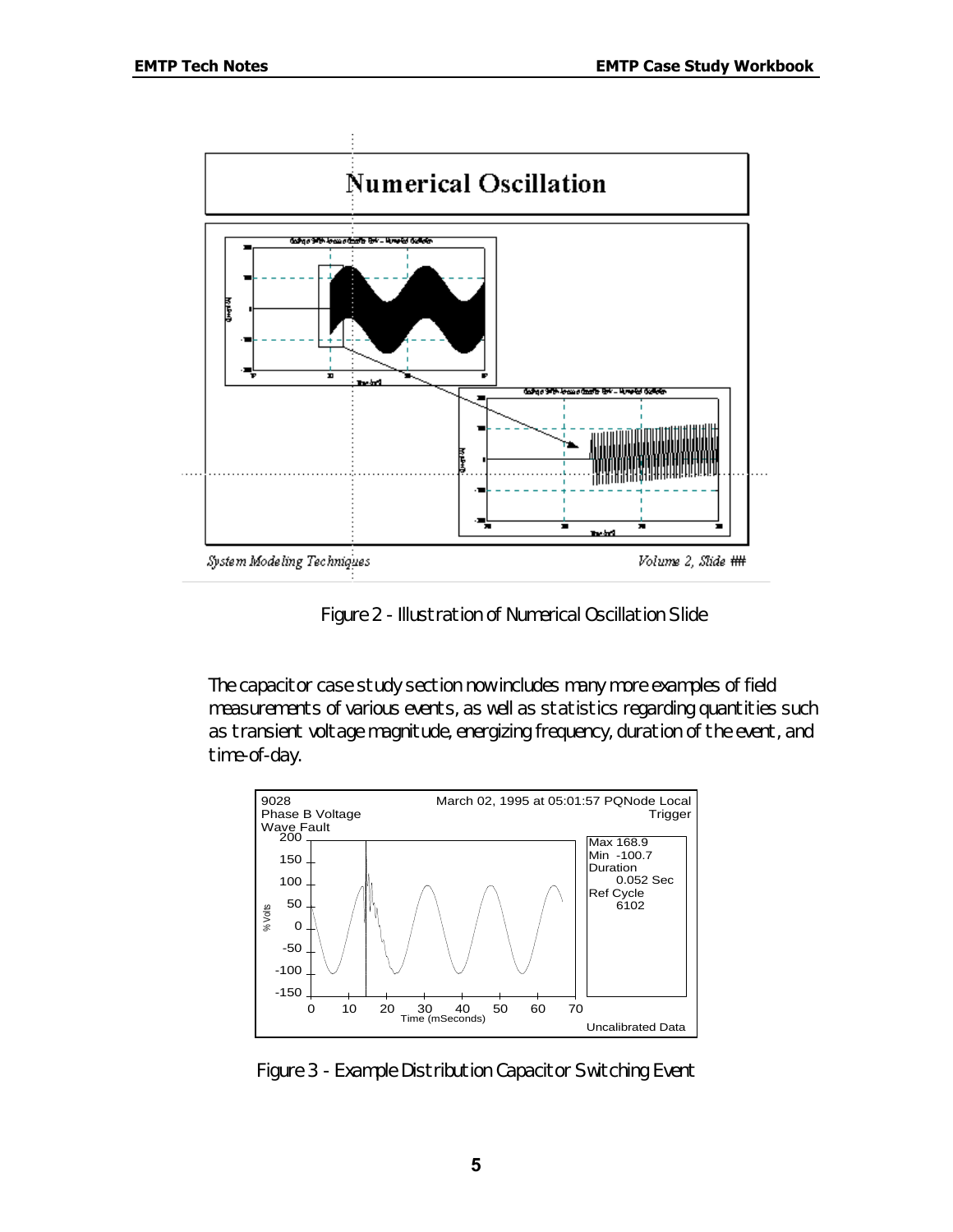In addition, several examples of overvoltage control techniques are now illustrated: synchronous closing control, pre-insertion resistors, and preinsertion inductors.



*Figure 4 - Voltage Transient, Time of Occurrence*

A beginning of the tutorial concerning distribution system modeling techniques has also been included in Volume 3 this year. This work, as well as an EPRI project (Distribution System Power Quality / Cold Load Pickup Modeling Guide) currently underway, will serve as the basis for the upcoming workshop.

Volume 4 has been expanded to include more information regarding power electronics / TACS modeling.

In addition to the workbook, the EMTP Lab book has been included this year. The lab book is a collection of example cases from the Power System Analysis Using the EMTP course held each January in San Francisco (sponsored by University of Wisconsin-Madison). The lab book provides a useful set of exercises for a new user to work through during the initial stages of the EMTP education process. The exercises are based on one system (illustrated in Figure 5) that adds new power system elements with each successive case, as well as changing the phenomena of interest.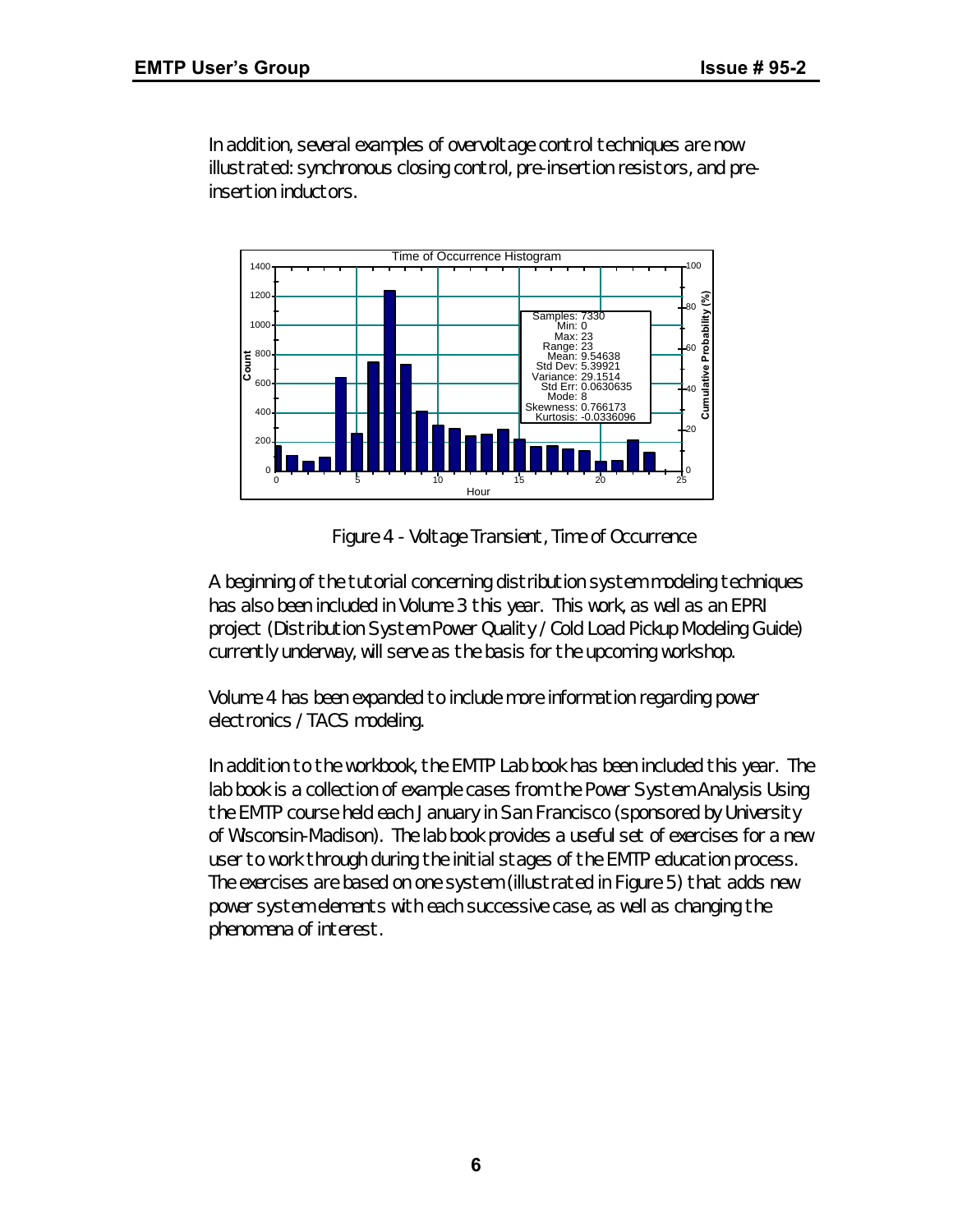

*Figure 5 - One-line Diagram for EMTP Lab Book Exercise*

I am hopeful that the changes made to the workbook will be useful to the members of the group and I would expect that the workbook will continue to grow. For additional information concerning the workbook, feel free to contact me (tgrebe@electrotek.com). **To order an update, please contact Susie Brockman (susieb@electrotek.com).**

> Thomas Grebe Manager, Utility Studies Electrotek Concepts, Inc. tgrebe@electrotek.com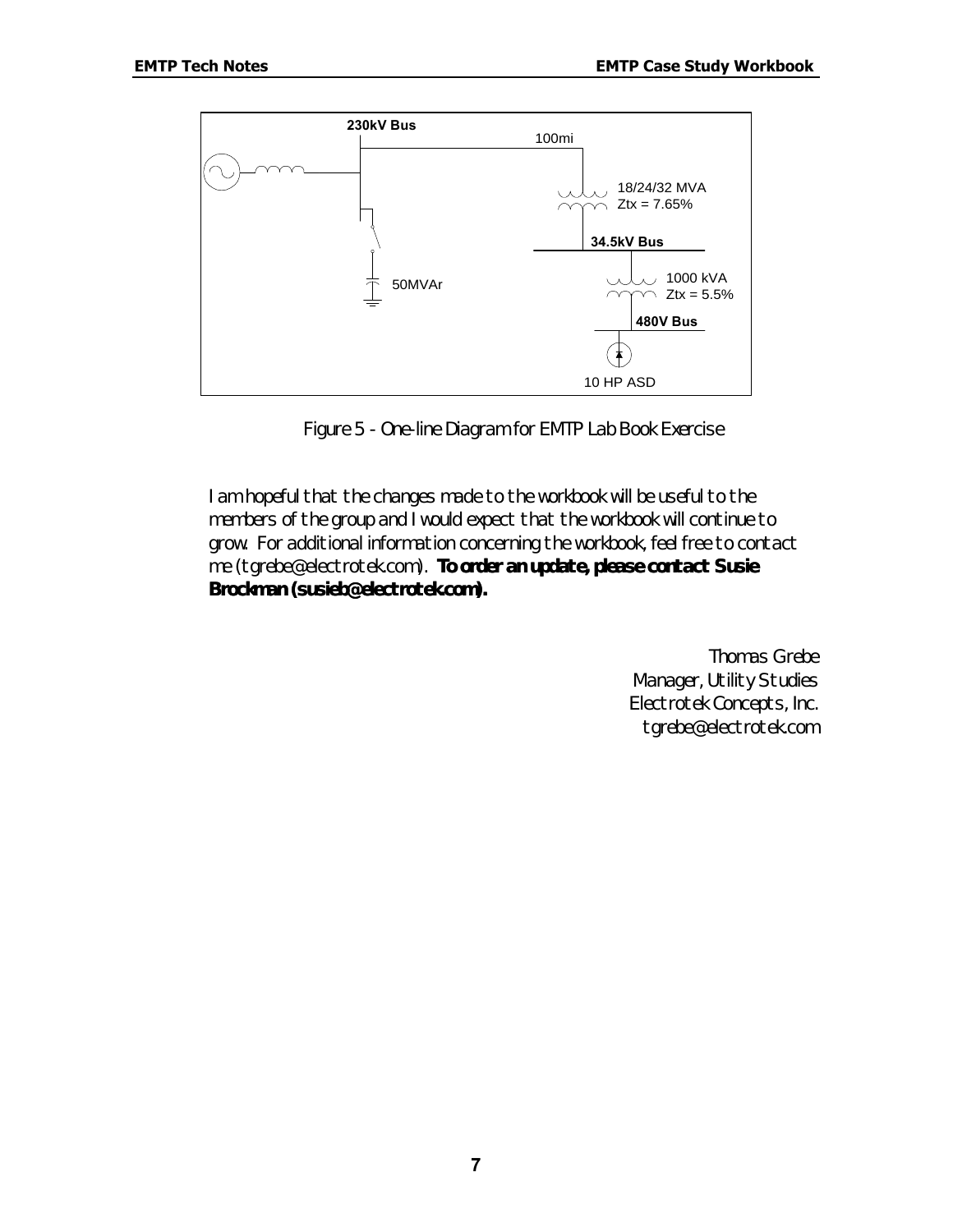# *Transient Overvoltage Phenomena from Drive Operation*

#### *Introduction*

In a previous issue of the EMTP Tech Notes (94-4) several of the voltage notching concerns, associated with large induction motor adjustable-speed drives (ASDs)were discussed. Building on the concept of steep wavefronts exciting circuit resonances, a brief review of the tested affects and remedies of the adverse voltage notching was presented. An update to that study is included below.

During the last several months, two utilities were experiencing problems on their distribution system during initial startup of large drive installations. In both cases, a large 4160V, 6000 HP drive was installed for pumping operations. After startup of these drives, complaints were received about clocks running fast and in one particular area, (over ten miles away), a power line carrier communication system was not operating properly. The power line carrier frequency was about 5700 Hz. It appeared as though there was indeed a way to get more hours out of a day.

In another location, several miles from the pumping station, a unique problem had emerged. Apparently some of the farmers in the area had automated feeding schedules for the farm animals and the fast running clocks were causing the livestock to get fed more frequently than usual. This may have satisfied the hogs, however the farmers were using more grain than expected.

It was suspected that the problems encountered on the distribution system were directly caused by voltage notching affects from the newly installed drives. The two pumping stations were identical, with the only difference being- the surrounding distribution system. Figure 1 shows a simplified one-line diagram of the pumping stations.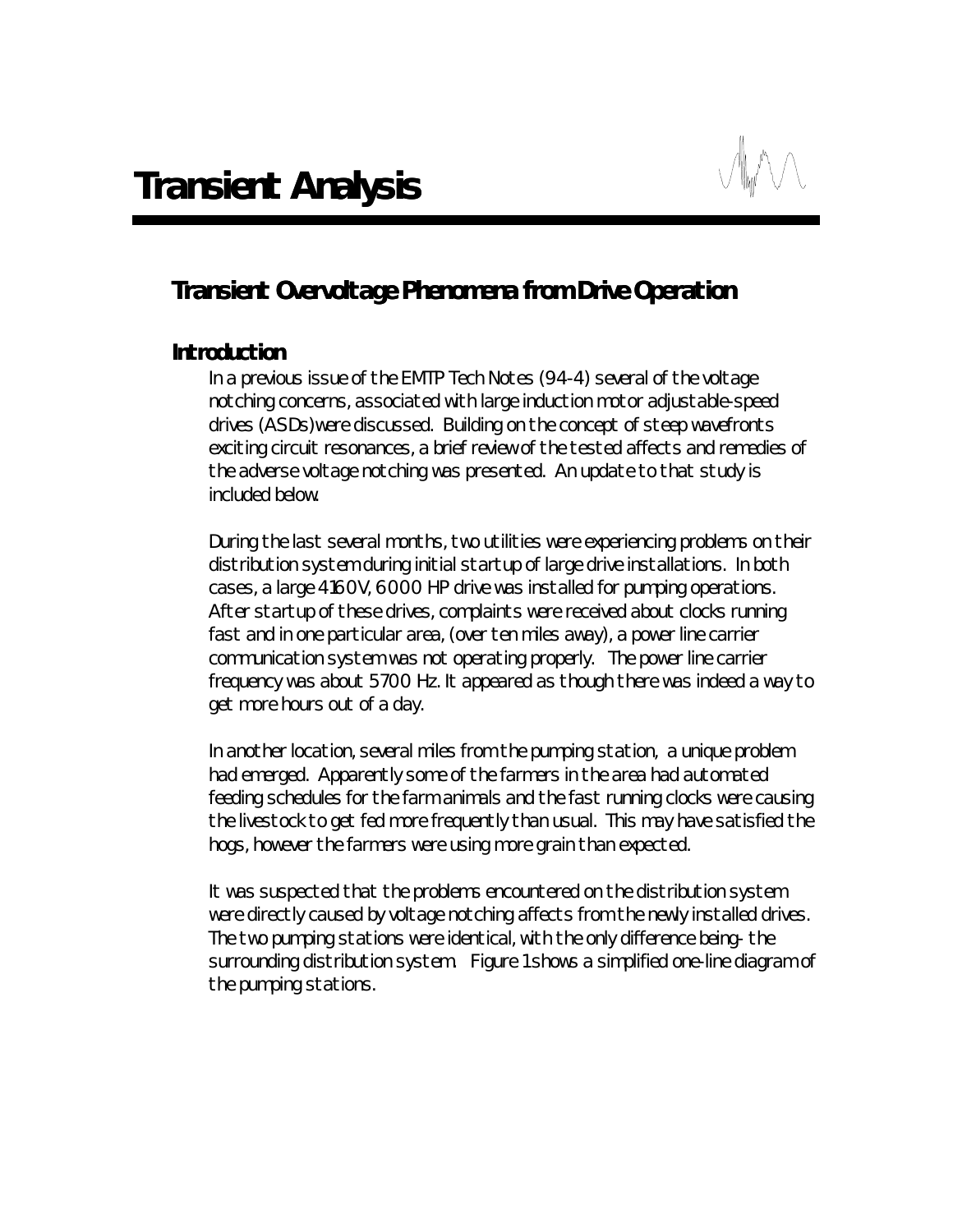

*Figure 1 - Simplified One-line Diagram of Pumping Station*

To better understand the problems that were encountered, on site measurements were taken at each facility. Figure 2 shows a typical voltage and current waveform that was recorded at one of the pumping stations. From the current waveform, it is observed that the site was running the drive without the filters in service (which was not expected). Figure 3 shows the voltage that was recorded at the primary of the distribution transformer for the same site.

Expansion of the voltage waveform showed that the high frequency ringing superimposed on the voltage waveform was about 2000 Hz. The other site had similar voltage and current waveforms except that the ringing frequency was about 6000 Hz, which was close enough to cause problems with the power line communication circuitry.

Measurements were also made at the farms involved to determine to extent of the voltage disturbance on the distribution system. The measurements showed that ringing was also apparent at the farms and that the high frequency ringing crossed voltage zero several times a cycle, thus explaining the fast running clocks.

The pumping station with the 6000 Hz disturbance was shut down pending solution of the notching problem and the other site threatened to have the plug pulled if an immediate solution was not found.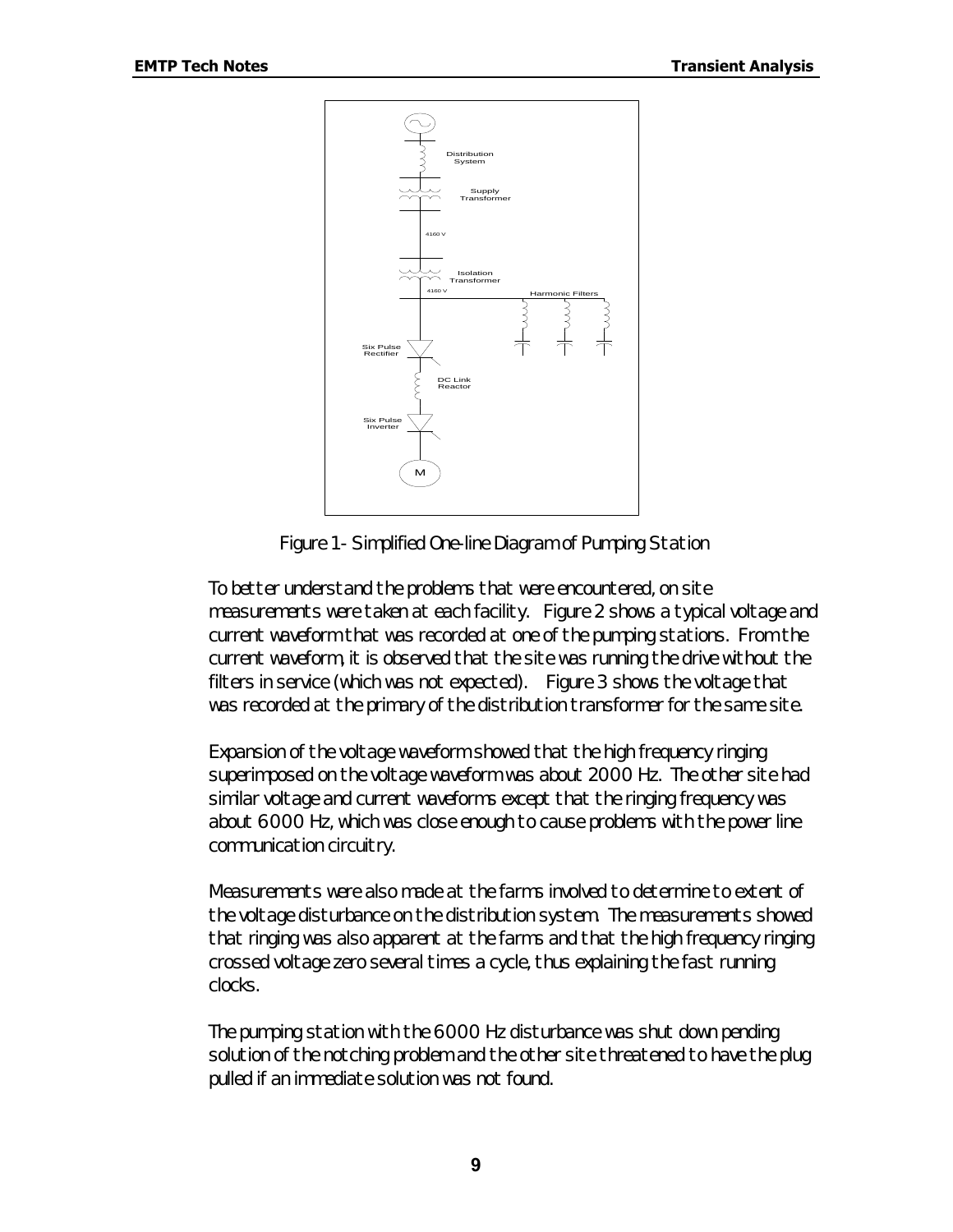

*Figure 2 - Typical Voltage and Current Waveform Recorded at Primary of Isolation Transformer*



*Figure 3 - Typical Voltage Recorded at Primary of Distribution Transformer*

# *Cause and Effects of High Frequency Ringing*

The high frequency, high amplitude disturbance superimposed on the voltage waveform is due to the high di/dt of the load current during commutation (i.e. turn-on current rate-of-rise through each thyristor switch). From Figure 2, it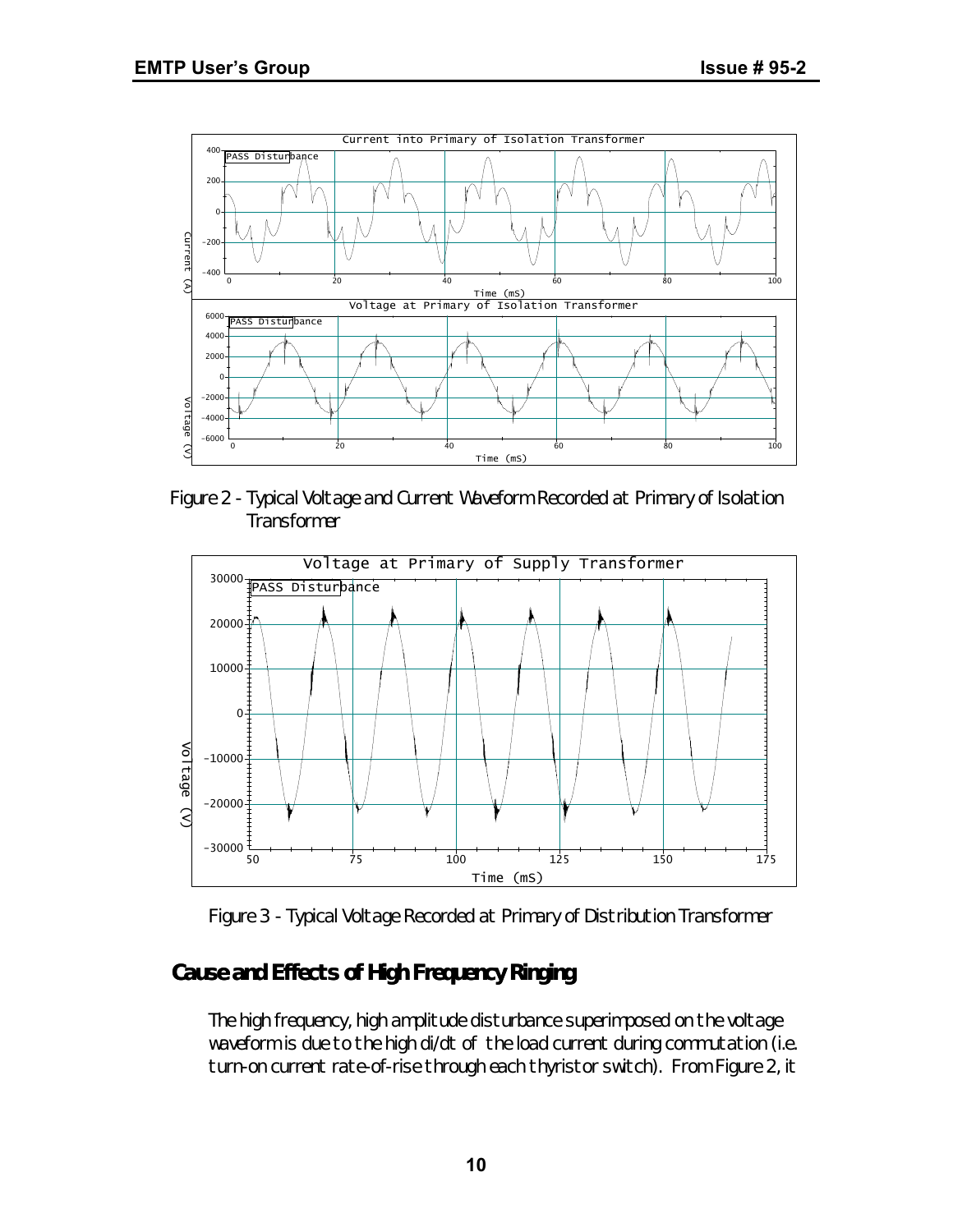can be seen that the high frequency ringing occurs on the 4160 bus voltage during each current commutation.

Since all loads will have some capacitance whether in the form of stray capacitance, power factor correction, surge suppressers, motor surge capacitors, cable capacitance or even snubber capacitance; the abrupt change in voltage and current during commutation will excite natural resonances of the circuit in a oscillatory manner. If the capacitance involved is large enough, ringing will occur (as seen in the figures).

It is not clearly understood, without extensive modeling or testing, how the high frequency disturbance passed through the isolation transformer or substation transformer virtually unaffected. It may be necessary to develop high frequency models of the isolation transformer and substation transformers to fully understand this phenomena. For this type of analysis, a transformer can be modeled by numerous pi sections, where a mathematical matrix is formed representing winding inductance, winding-to-winding capacitance, winding-tocase capacitance, and winding-to-ground capacitance. It may also be necessary to model mutual coupling between the phases. Information for this type of analysis has to be provided by the transformer manufacturer and is usually difficult to obtain.

Since the transient can propagate past the transformers into the distribution system, there may be more remote effects. In some cases, local resonances could result at locations remote from the point of common coupling (PCC). It is noteworthy to recognize that high frequency oscillations can be excited on the primary distribution system if the following conditions exist:

1. The system is lightly loaded. Resistive loads on the distribution system will provide damping at the high frequencies excited by the notching.

2. There are no shunt capacitors on the distribution system. Shunt capacitor banks move the system resonance to lower frequencies that can be excited by the drive's characteristic harmonics, rather than the high frequencies that can be excited by the notching transients.

3. The system is relatively weak. If the step down transformer impedance is very large compared to the short circuit impedance on the high side, notching transients should not be as severe on the primary.

*Control of Transient Overvoltages from Drive Operation - - - There are several* methods that have been investigated to control the effects of the transient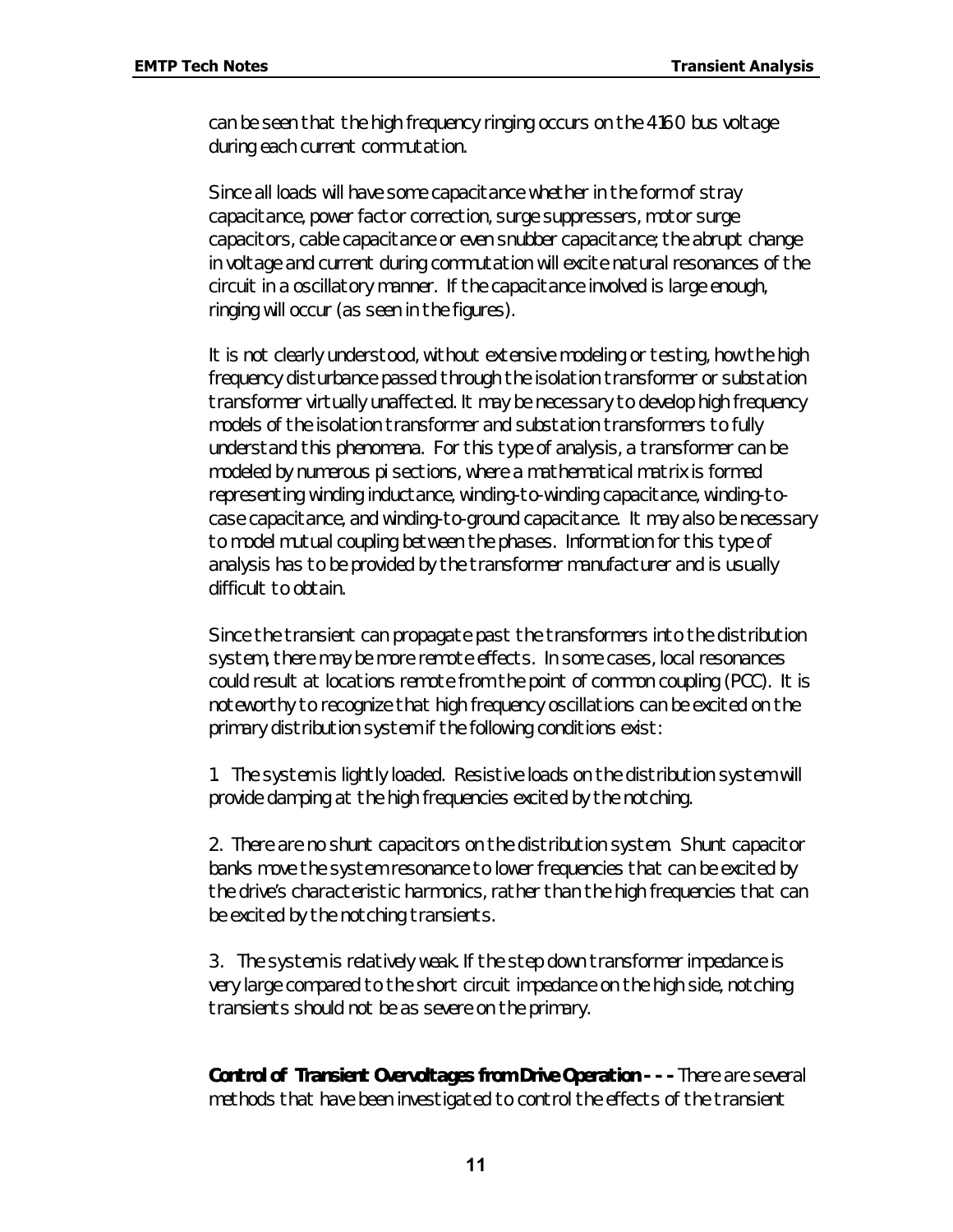overvoltages seen from drive commutation. If the amplitude and frequency is excessive, it is necessary to dampen and change the resonant effects by providing a shunt for the transient.

Since a capacitor is a low impedance path for high frequency transients, it may be applied to absorb the transient provided other problems are not created. The best general solution is to add a capacitor to the primary distribution system that does not cause a problem at lower resonant frequencies. If the drive installation includes 5th, 7th, and 11th harmonic filters, it should be possible to add a capacitor on the primary that tunes the system below the 11th harmonic. It is recommended that the drive never be run without filters; harmonic currents injected from the drive without filters may be high enough to result in significantly higher current duties for the capacitor. The sizes successfully installed to date have varied from about 1200- 1600 kVAR.

The main disadvantage to this application is that high transient conditions could still exist internal to the facility. The impact on other equipment connected to the 4160 V bus could see high voltage stresses and may result in early degradation of insulation and equipment. If the facility already has a large amount of filter vars, it is possible that there will be leading power factor during light load conditions.

Adding a capacitor to the secondary voltage level can also control the notching, but is generally less effective. As mentioned earlier, the impulse nature of the drive current and voltage notch will cause the added capacitor to ring with the equivalent inductance of the circuit. Since each notch is like a momentary short circuit, the resonant circuit with the added capacitance, is excited multiple times in each 60 hertz cycle. The result is almost a continuous oscillation since the transient condition does not have enough time to decay to zero before the next commutation (Figure 5). Since capacitor application at the 4160 V buses can still result in ringing, but at a lower frequency, it is not the best solution to the problem.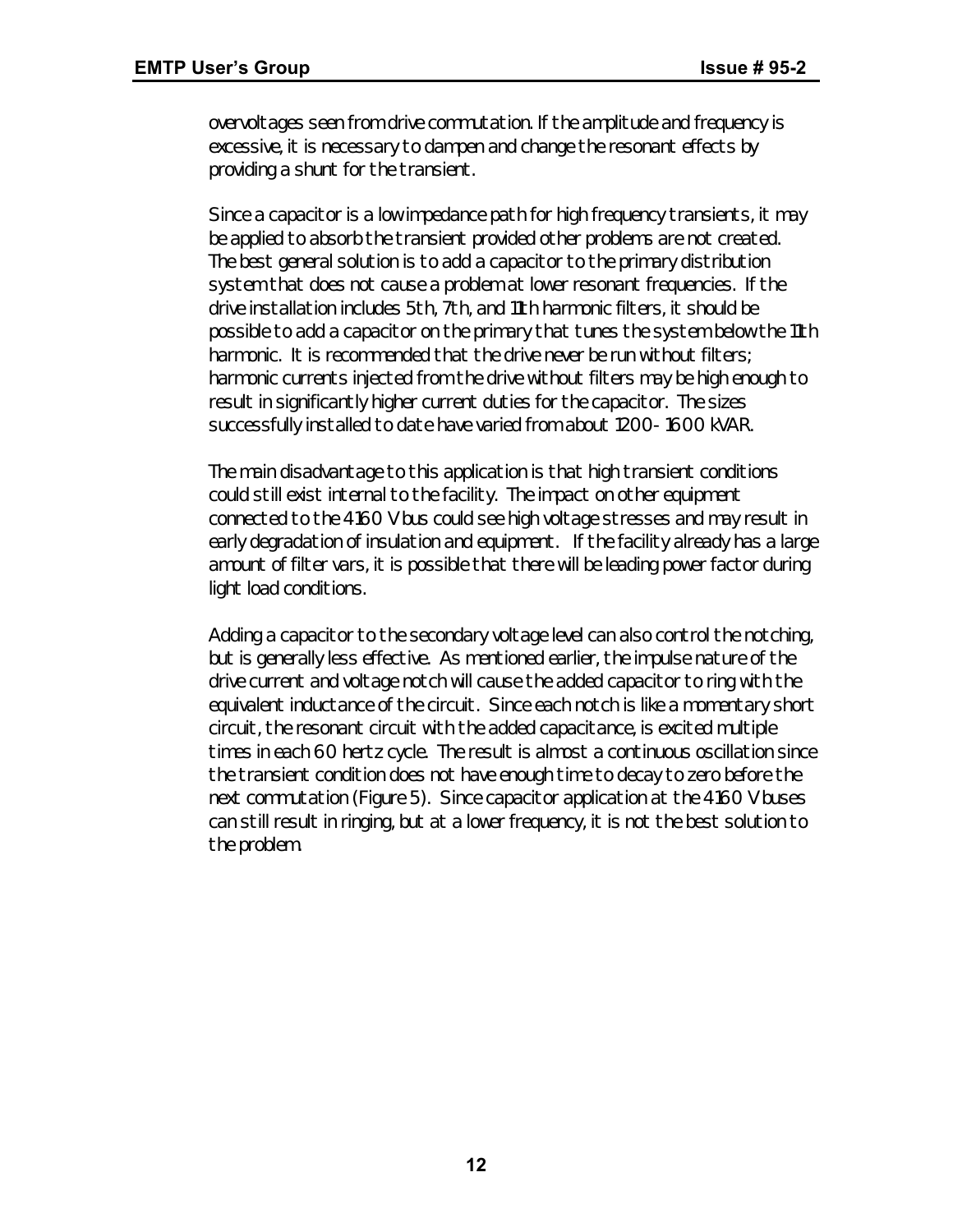

*Figure 5 - Voltage at Primary of Isolation Transformer with 150 kVAR Capacitor Applied at Primary of Isolation Transformer*

A capacitor located at the primary distribution system however, seems to provide better attenuation effects. The capacitor would supply two functions, first if there is a distribution resonance the capacitor detunes the distribution system resonance to eliminate amplification of the transient. Second, the capacitor absorbs a significant amount of the transient and prevents propagation of the transient into the distribution system. Although the capacitor is slightly affected by the voltage notching, there is enough inductance and resistance between the drive and shunt capacitor to significantly limit adverse effects. The capacitor would have to be sized such that other harmonic problems are not produced. This would vary on a site to site basis.

*Another method* that has been recently tested successfully is the installation of a small RC network at the primary side of the isolation transformer. As mention earlier a small capacitor at the 4160 bus does provide a path for the high frequency transient however it also created a lower frequency transient voltage that didn't have enough time to decay before the next commutation (above).

It was thought that a small resistance added in series with a 4160 V capacitor bank would be enough to dampen the transient before the next commutation. If the method worked, it would be a more cost effective solution than the distribution system capacitor application. To investigate the effectiveness of an RC network, a detailed EMTP model of the pumping station that had the 6000 Hz ringing was developed. The distribution system was modeled about 30 miles back from the pumping station. The model was verified by comparing the simulated waveforms with the measured waveforms. Figure 6 shows a comparison of measured waveforms and the EMTP waveforms which shows good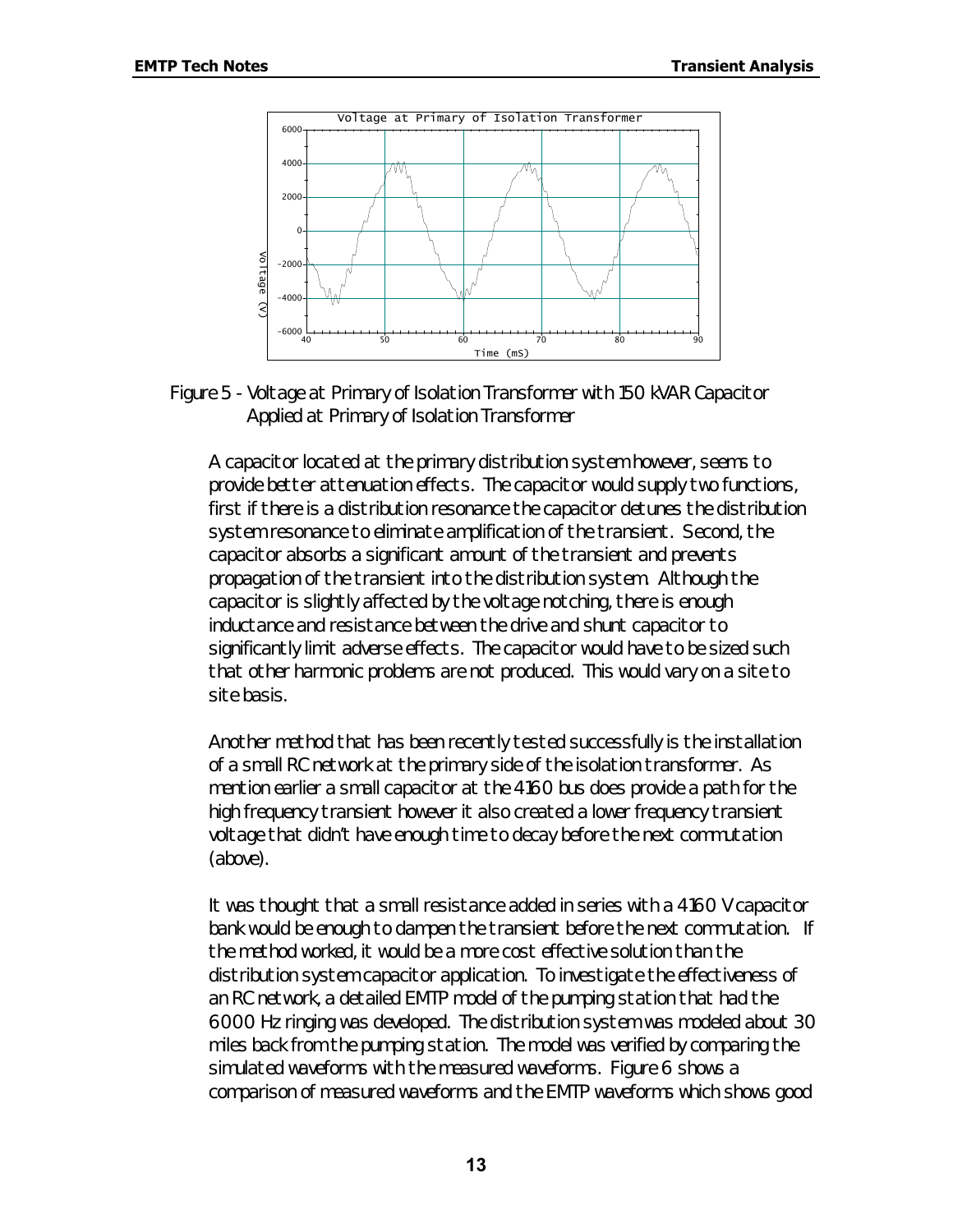correlation. The measured waveform does not have as high of peaks as the simulated waveform due to the digitizing rate of the monitoring equipment; the peak was missed by the A/D card.



*Figure 6 - Comparison of Voltage Waveforms Between Measured and Simulated*

Several sizes of RC networks were evaluated to determine the lowest size capacitor and resistor that would effectively reduce the voltage notching effects. For this site it was found that a 150 kVAr capacitor in series with 1 ohm was sufficient enough to trap the high frequency transient and not cause additional problems. Figure 7 shows the voltage at the primary of the isolation transformer with the RC network. Although there is some ringing present on the 4160 V bus the distribution system voltage is substantially cleaner as shown in Figure 8.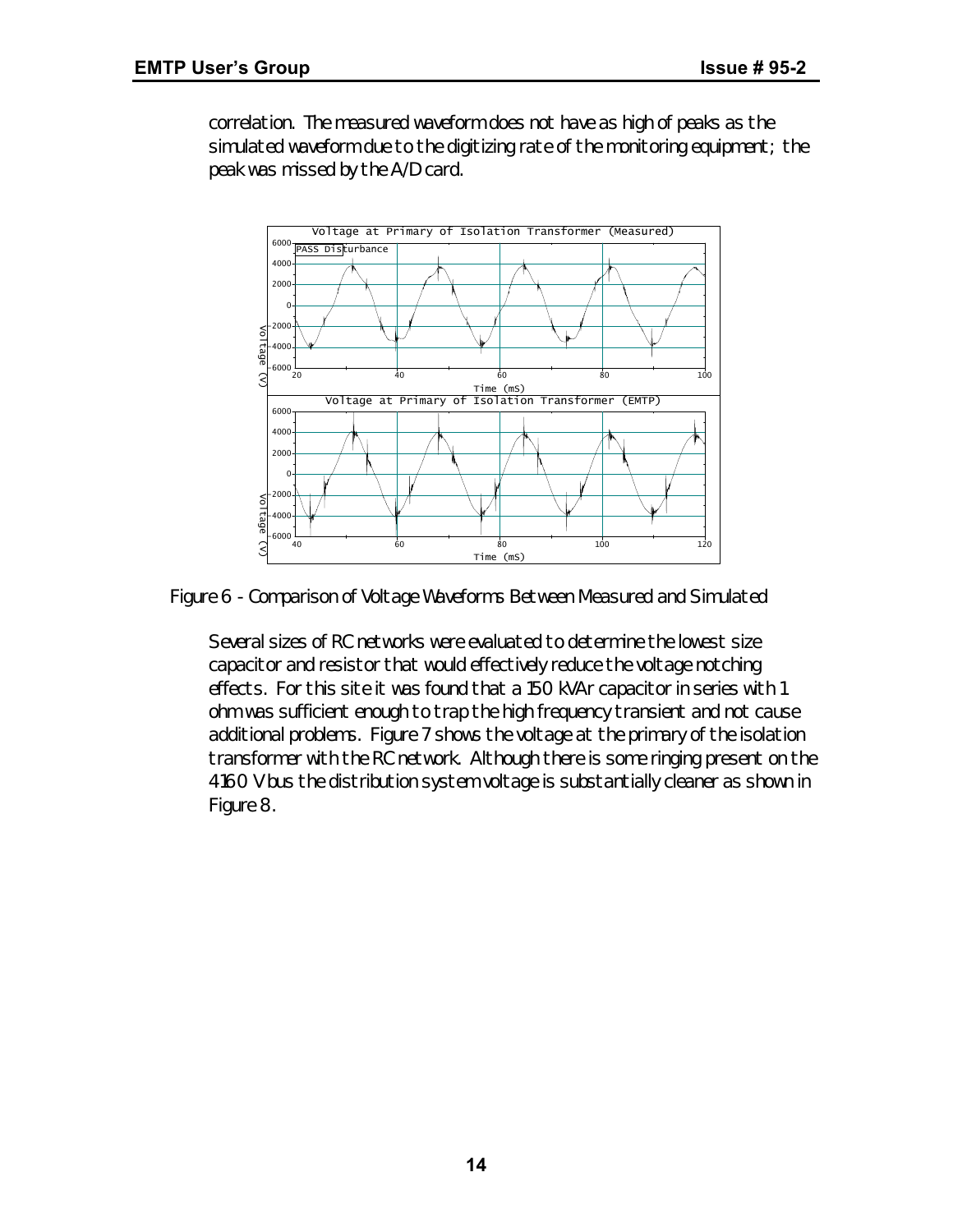

*Figure 8 - Voltage at Primary of Isolation Transformer with RC Network*



*Figure 9 - Voltage at Primary of Distribution Transformer with RC Network*

The RC network was implemented at the pumping site and the site was restored to service and has been operational for several months without complaints or problems. The only disadvantage to this method is the losses associated with the resistor, however it is much better than loss of revenue due to downtime and more cost effective than purchasing a distribution capacitor.

The site with the 2000 Hz ringing decided to implement a 1600 kVAr capacitor at the primary of the distribution transformer to control the ringing. The plug was never pulled and the site has been operational since --- *everybody is happy*.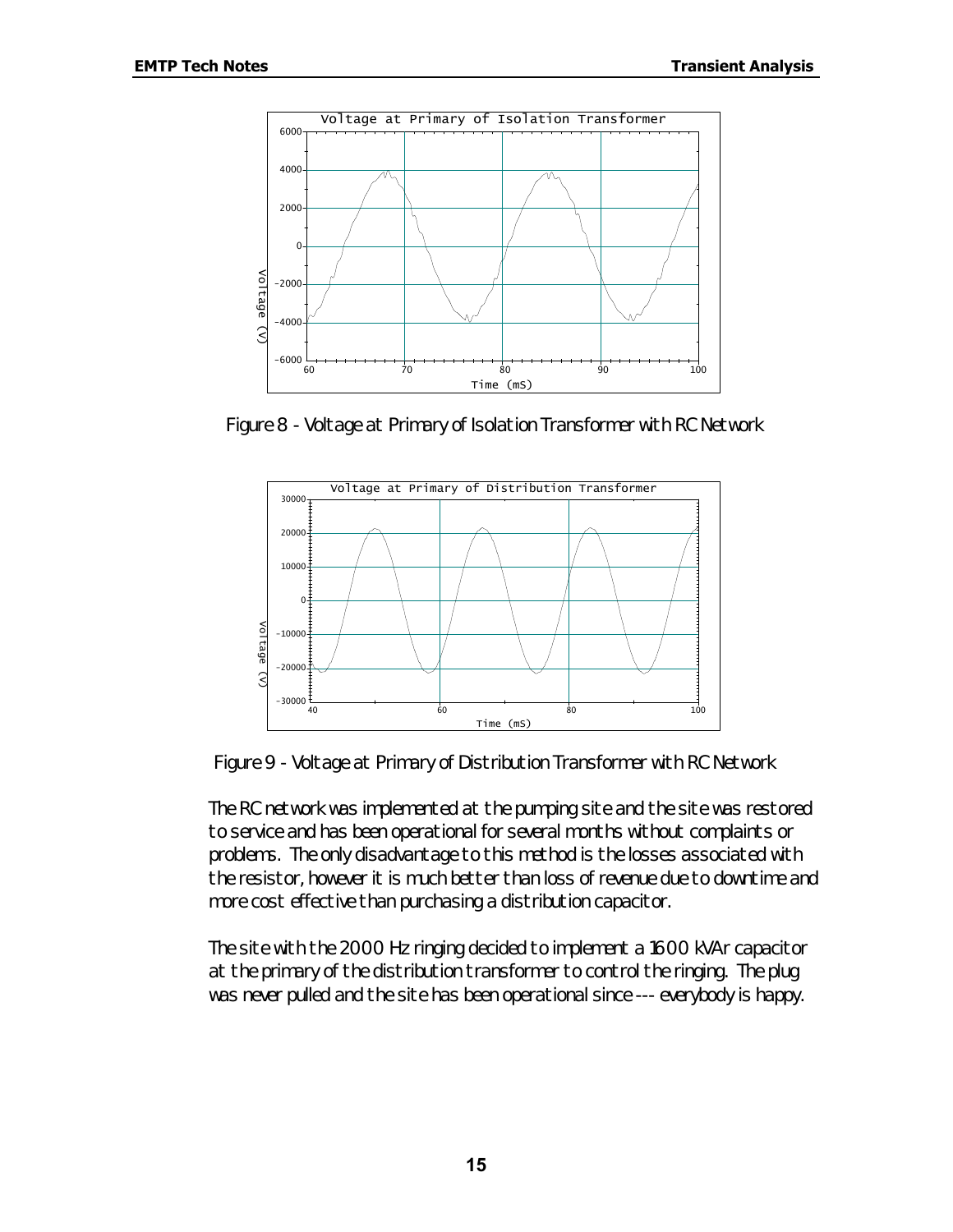# *Additional Comments*

The classic method to control notching effects is to add enough inductance in series with the drive so that the notching at the source side is minimal (notching voltage drop across the insulating inductance). For large drives on relatively weak systems, this may not be a feasible solution because of voltage regulation concerns at the drive. Also the isolation inductance would probably be significantly more costly than the capacitor solution.

Another possible method to control the voltage transient is to limit the high di/dt of the drive current. This can be done with modification of the converter thyristor circuits through addition of delay reactors that have square saturation characteristics and with sufficient turn-on voltage/current support capability. An isolation inductance should have a fairly low X/R ratio to significantly change the slope of the drive current waveform during commutation; this will help to significantly lower L\*di/dt effects.

# *Conclusions*

As larger drives are added to the power system, unique problems have begun to surface. If you have experienced a unique problem, please feel free to contact Electrotek Concepts, Inc. for possible publication in the EMTP Tech Notes. Any other suggestions about practical solutions to the voltage notching problems that were discussed are welcomed.

> Gene Porter Sr. Power Systems Engineer Electrotek Concepts, Inc. genep@electortek.com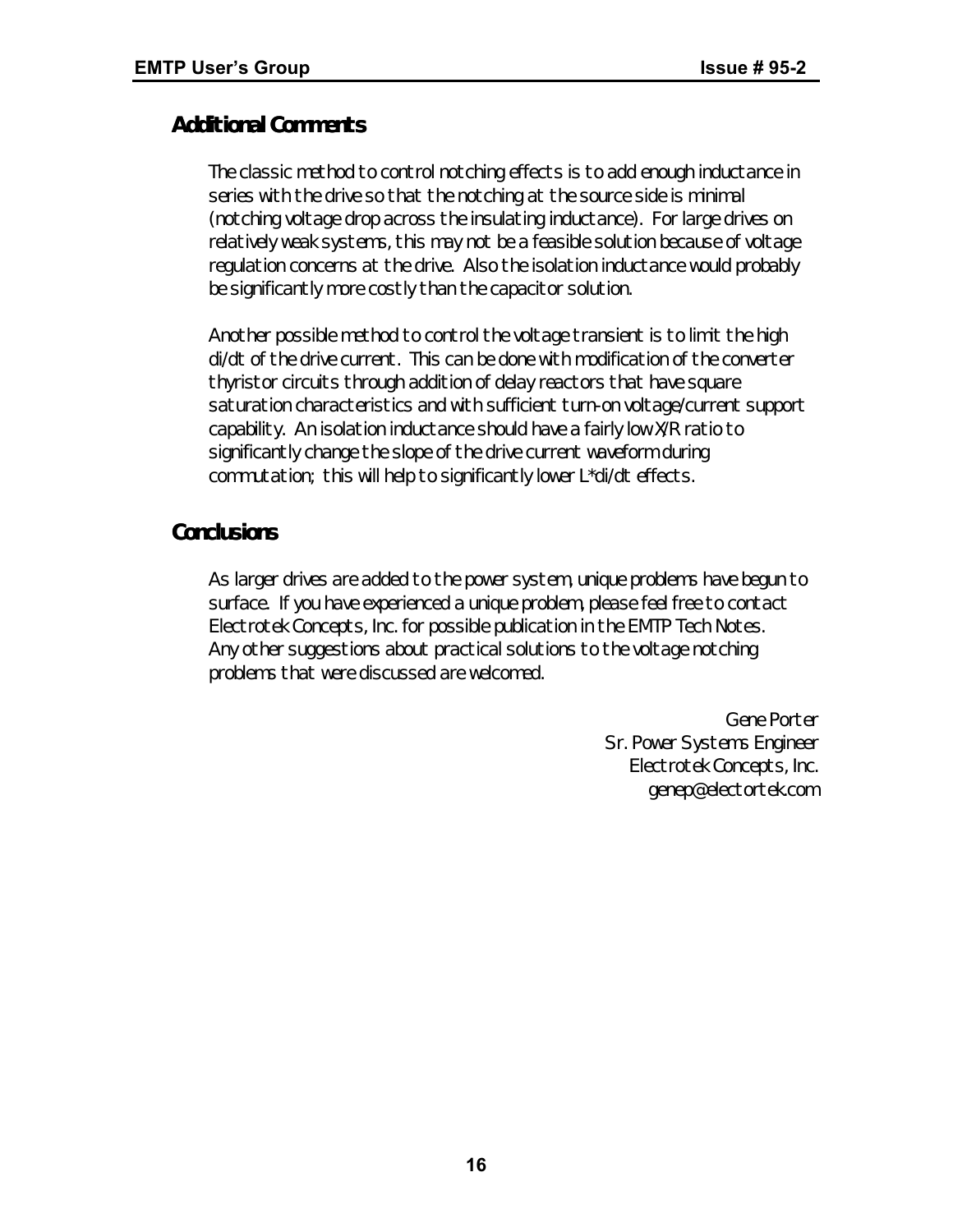# *Introduction*

To facilitate the overall system model development for industrial and utility studies, an EMTP input data module approach is being implemented by Electrotek (Refer to Tech Notes 93-1 and 94-4). With this approach, EMTP models of power systems can be logically organized. An overall system model is structured by interconnecting a set of circuit block modules. As a result, the developed system model is easy to read and modify. The usage of the EMTP input data modules can be found in Chapter 19 of the EMTP Rule Book. A newly developed module, the flicker meter module, has been implemented with success for the accurate analysis of flicker.

Before proceeding with description of the flicker meter module, it is worthwhile to discuss the procedure implemented in the EMTP simulations for analyzing flicker since there are many differences in flicker definitions. Some examples are given below.

#### 1) *Percentage RMS Flicker*

| Sinusoidal Flicker | Square Wave Flicker           |  |  |
|--------------------|-------------------------------|--|--|
| $100^*(A-B)/(A+B)$ | $100^* \sqrt{2}$ *(A-B)/(A+B) |  |  |

#### 2) *Percentage Peak Flicker (for any waveform)*

 $100 \times \sqrt{2} \times (A-B)/(A+B)$ 

3) *dE Flicker*

 $2^*(A-B)/(A+B)$ 

In the above expressions, A and B are the maximum and minimum peak magnitudes of the instantaneous voltage respectively with the same polarity at the monitoring location.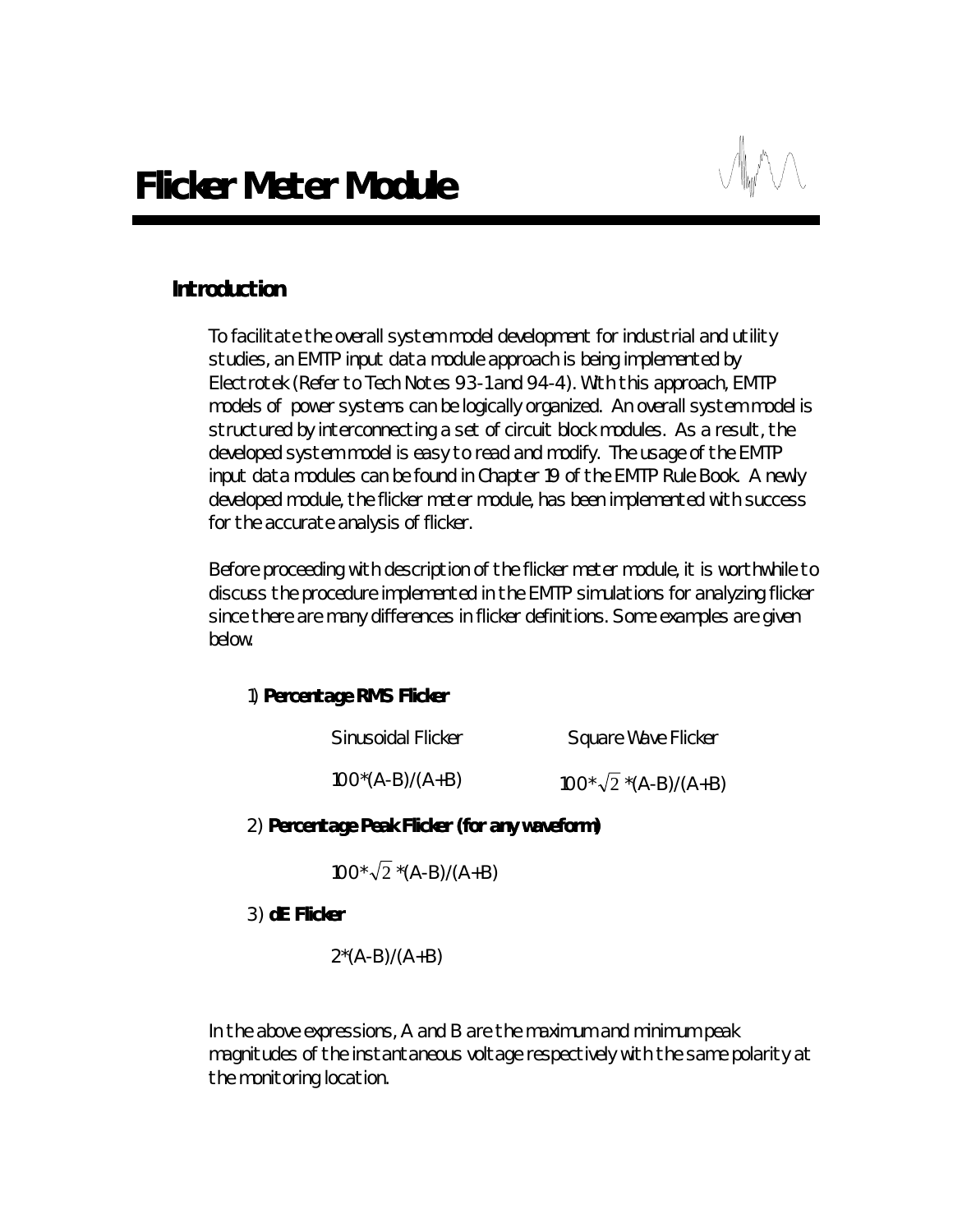From these expressions, one can find that percentage RMS flicker by these definitions is accurate only for sinusoidal or square wave voltage disturbances. However, in practice, it has been observed that the voltage flicker changes frequently and cannot be described by any simple variation rules such as sinusoidal or square waves.

The peak flicker and dE flicker definitions are supposed to be applicable for any waveform. However, it is observed that both of these definitions use a factor of  $\sqrt{2}$  to convert the RMS voltage magnitude to the corresponding peak voltage magnitude. As shown in the following example, the  $\sqrt{2}$  conversion factor is not always applicable. In the given example, Figure 1, the RMS value of a saw tooth waveform is calculated. Using the definition of the root-mean-square, the RMS to peak magnitude conversion factor for the saw tooth waveform is found to be  $\sqrt{3}$  instead of  $\sqrt{2}$ .



*Figure 1 Saw Tooth Waveform*

To avoid the confusion in voltage flicker definitions, a demodulated flicker voltage waveform and its frequency spectrum are used to characterize voltage flicker. An EMTP TACS module for the voltage flicker calculation was developed. The module reads the instantaneous voltage at a monitoring location and outputs a demodulated flicker voltage waveform. The method used to separate voltage flicker from its 60 Hz carrier voltage is outlined in Section 6 of the CEA research Report: "Contract NO 042 T 178, Analysis of Flicker from Arc Furnaces", prepared by Ontario Hydro in 1983. In this CEA report, instantaneous voltage flicker is obtained through a signal processing procedure containing the following four steps:

- 1. Voltage signal full-wave rectification
- 2. Hz notching filtering
- 3. Hz low-pass filtering
- 4. DC voltage buckoff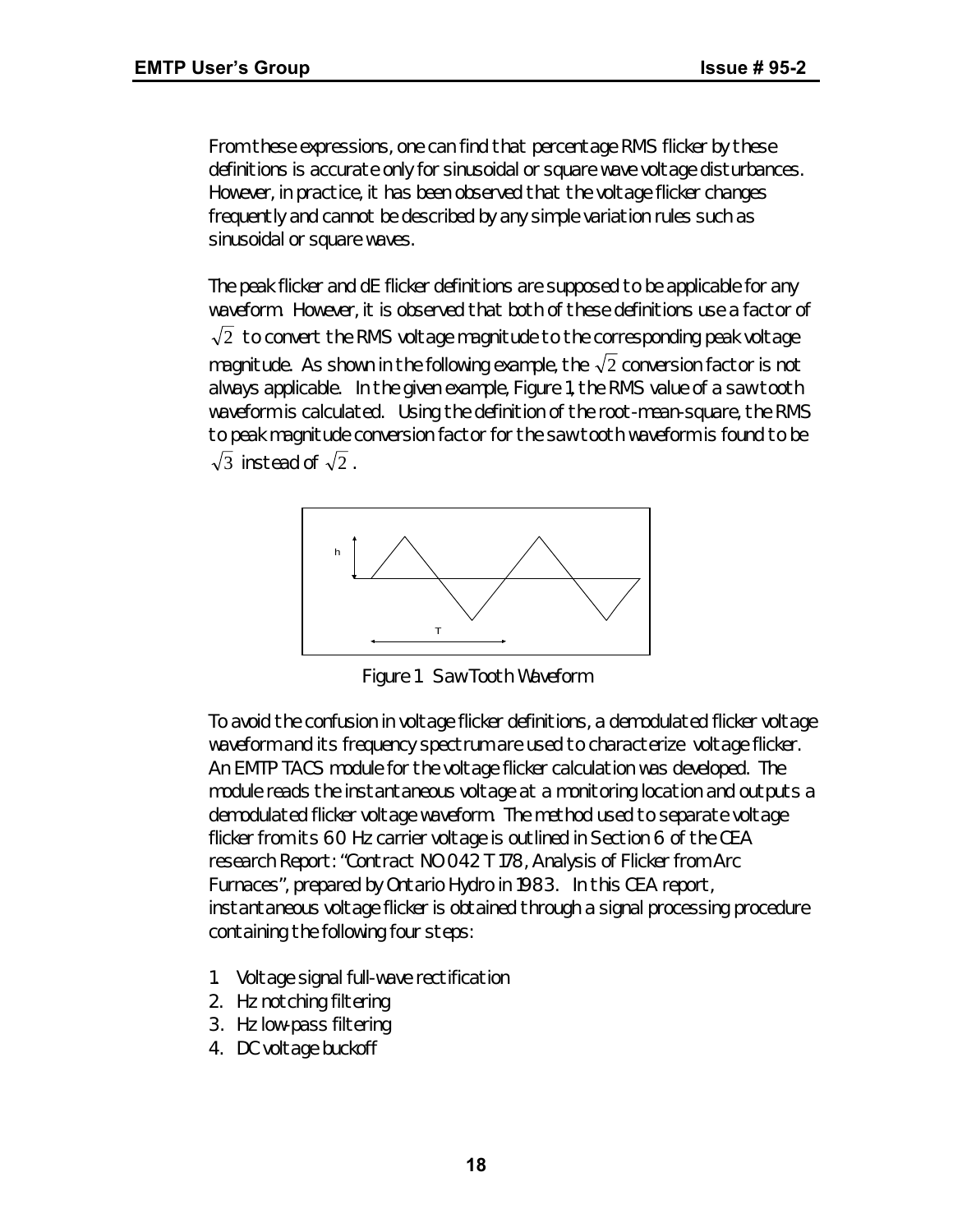In this study, minor modifications on this procedure were made. The signal processing in the EMTP voltage flicker calculation module is illustrated in Figure 2.



*Figure 2 Flow Chart for Instantaneous Voltage Flicker Calculation*

The module was tested using a known disturbance signal. The sampled voltage waveform, intermediate values of the signal processing, and the output flicker voltage waveform from a simulation are presented.

The waveform of the given disturbing voltage is shown in Figure 3. This voltage consists of the 60 Hz carrier component and 5 Hz modulation component. In the simulation, the waveform was produced using EMTP TACS voltage source defined as follows:

 $V(t) = \sqrt{2} \{A + B \sin(5wt)\} \cos wt$ Where: A=10,000 Volts B=200 Volts w=377 Rad/s

In Figure 4, the close-up of the top part of the monitored voltage waveform is given to show the voltage fluctuations clearly. The quantity presented in Figure 5 is the signal after the input voltage scaling and rectification. In Figures 6 and 7, the voltage signals after 120Hz notch filtering and 30Hz low pass filtering are plotted. Finally, the dc component of the V3 signal is removed to obtain the instantaneous voltage flicker as shown in Figure 8.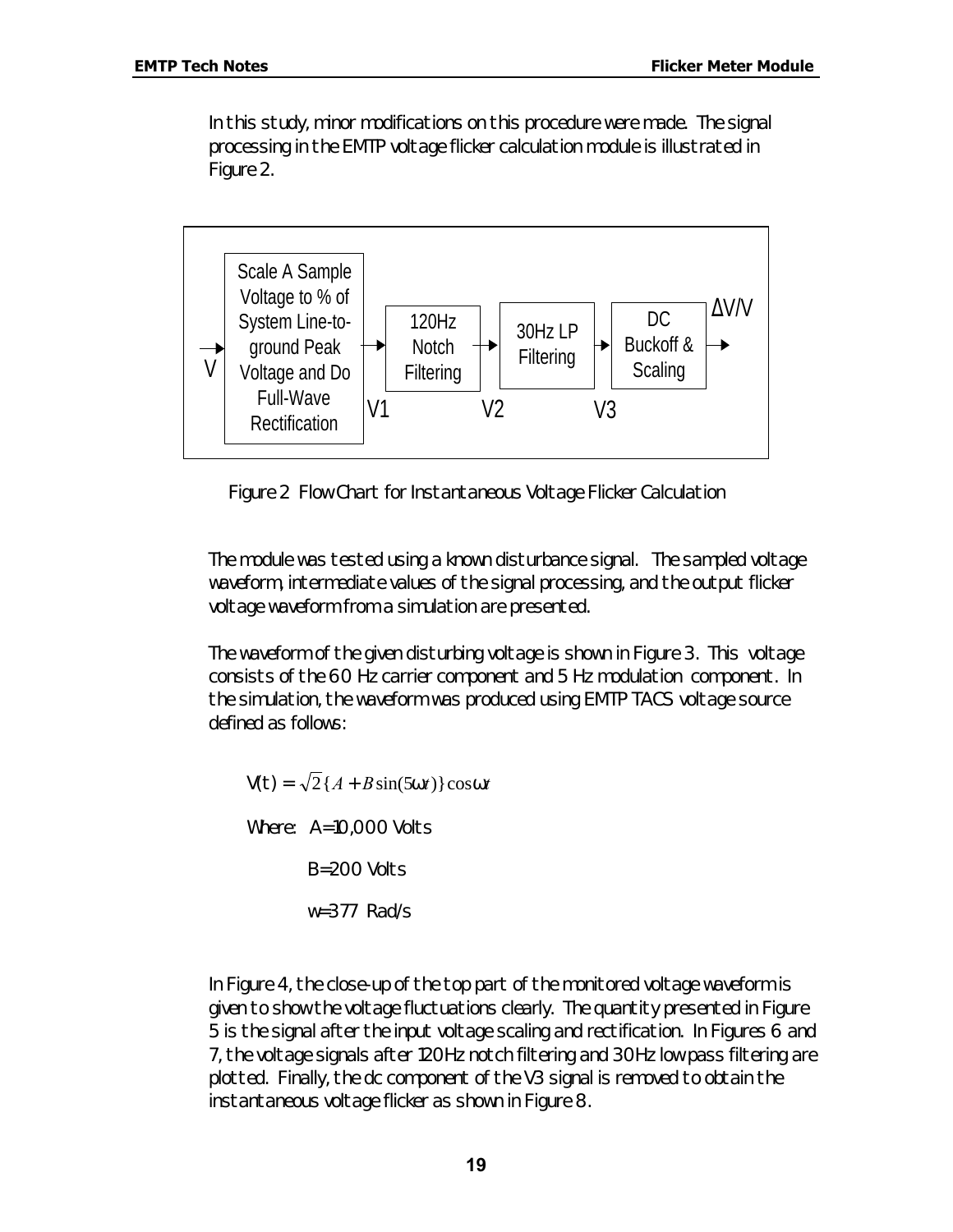

*Figure 3 Voltage Waveforms for Flicker Meter Test (V)*



*Figure 4 Test Voltage Close-up (V)*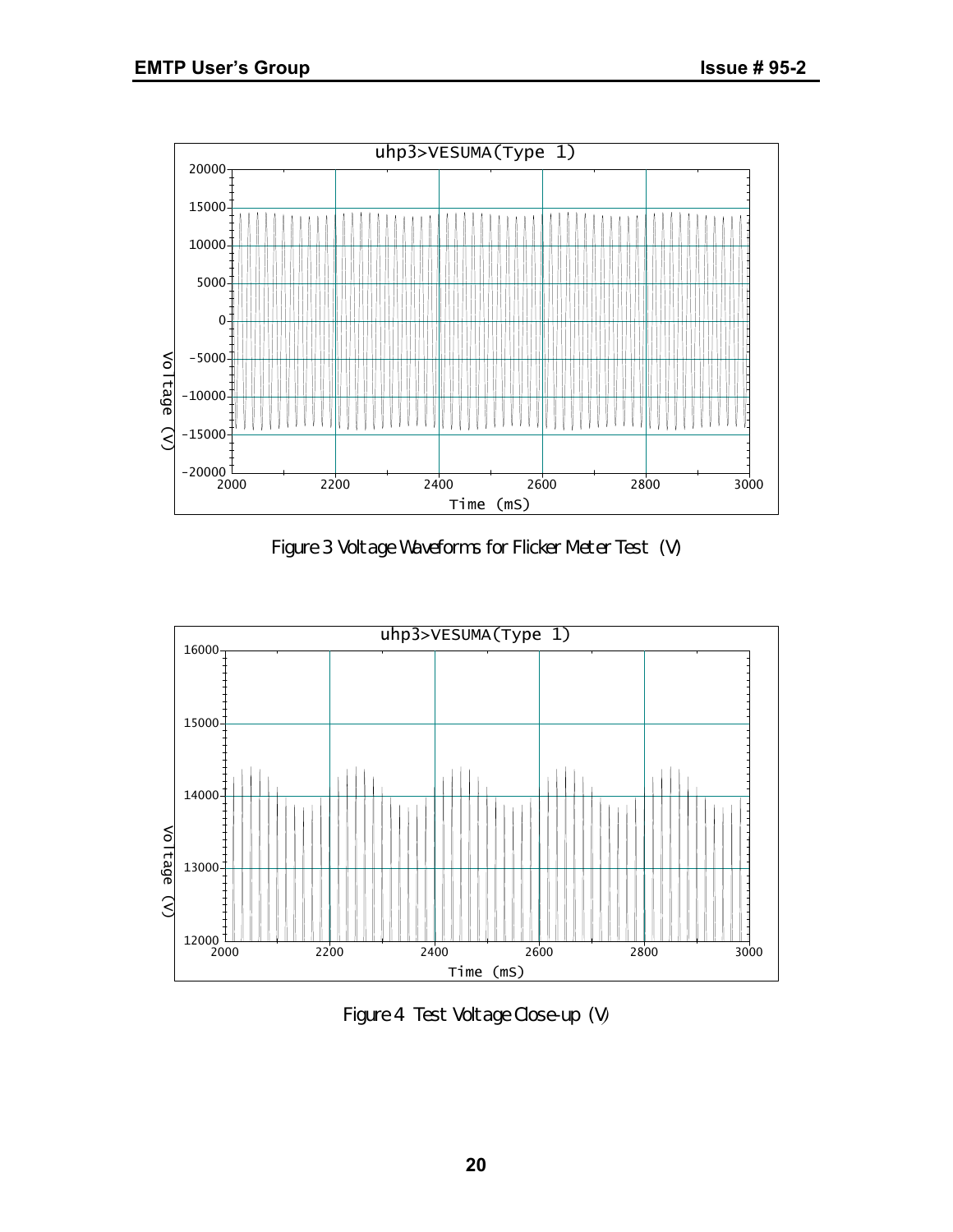

*Figure 5 Percentage Voltage after Scaling and Full-Wave Rectification (V1)*



*Figure 6 Percentage Voltage after 120 Hz Notch Filtering (V2)*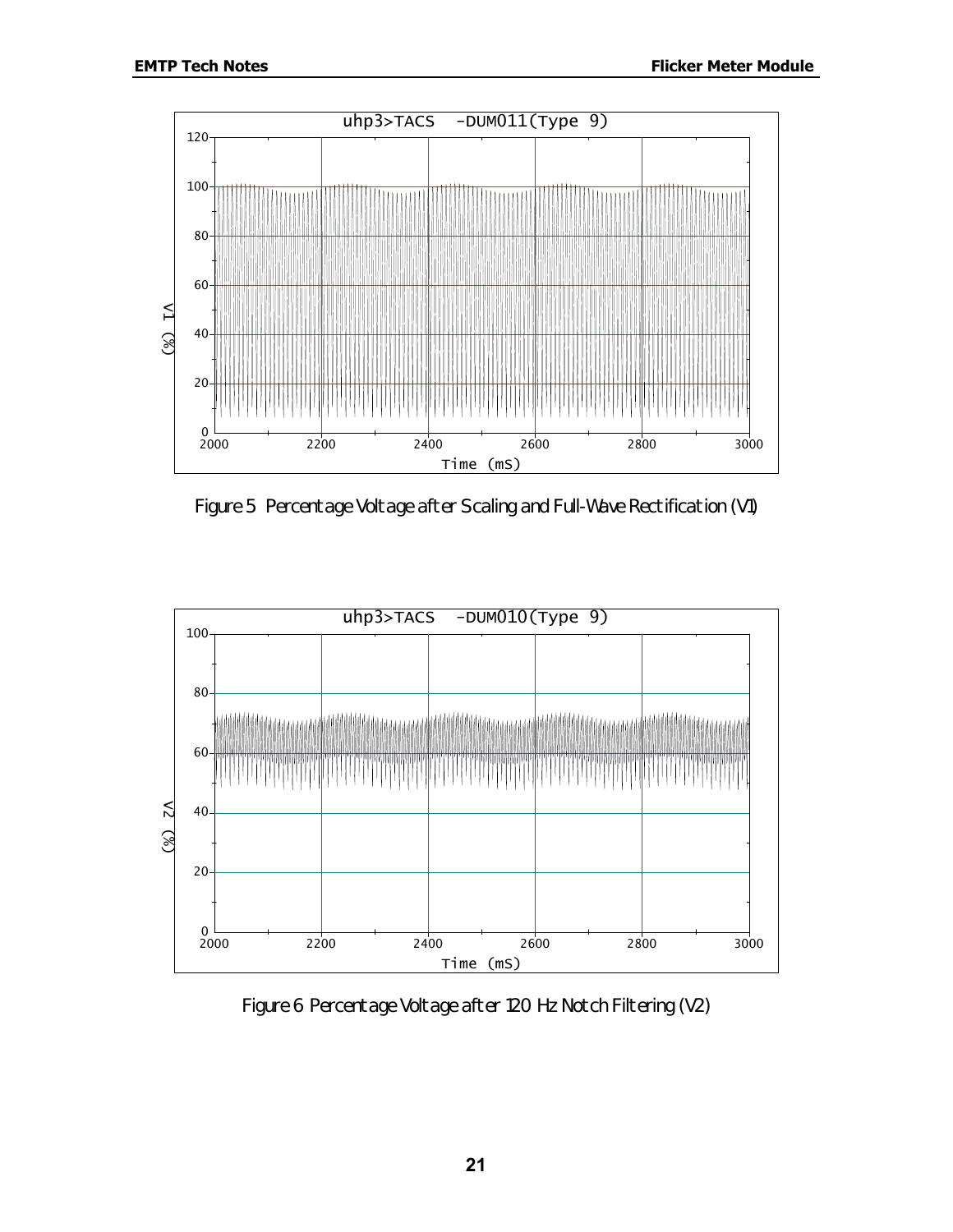

*Figure 7 Percentage Voltage after 30 Hz Low Pass Filtering (V3)*



*Figure 8 Instantaneous Voltage Flicker (DV/V) after DC Buckoff*

The obtained output from this processing is the demodulated flicker voltage waveform, DV(t). The coordinate of the signal is selected to present the instantaneous flicker voltage magnitude in 1000 times the percent of the mean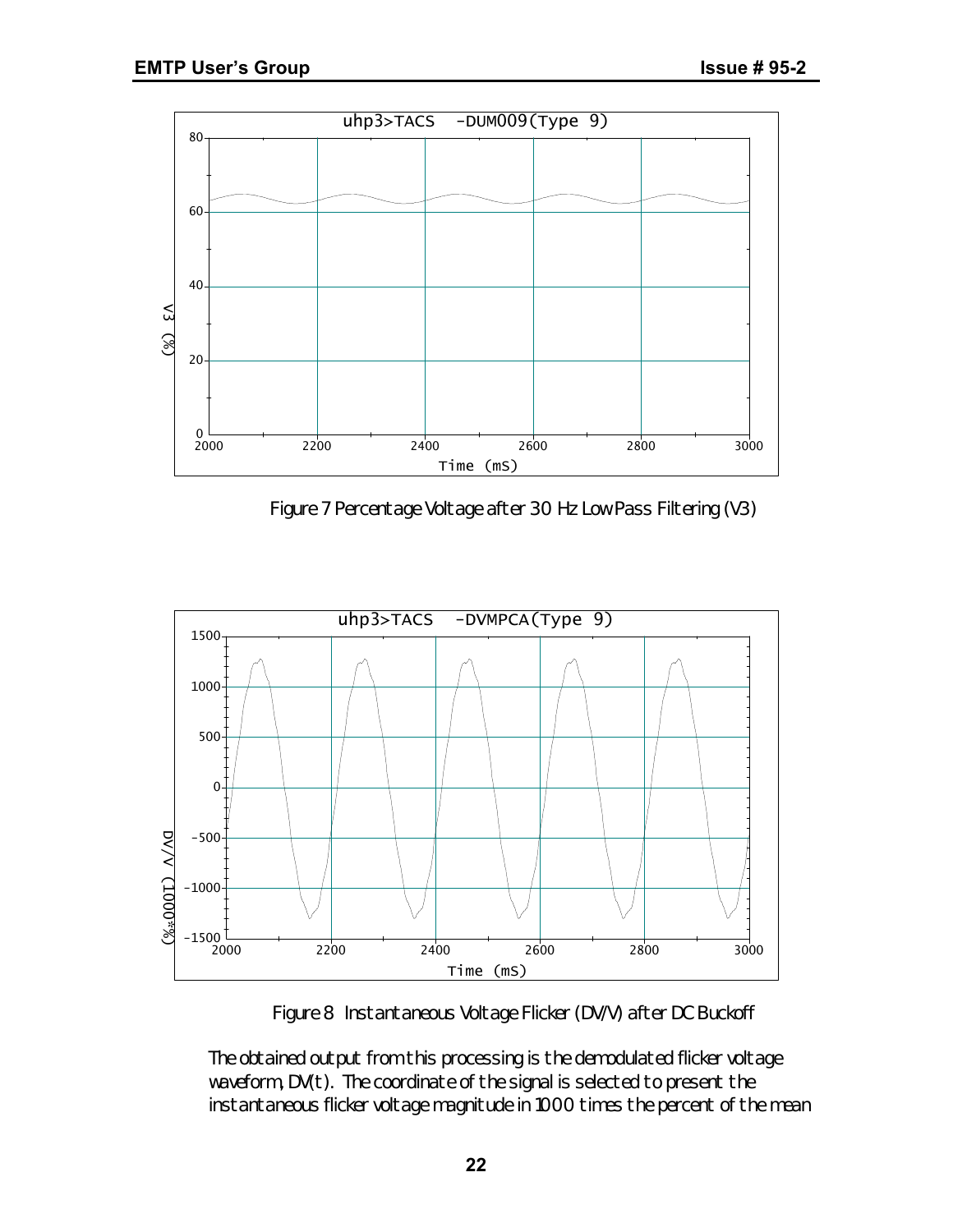value of the carrier frequency line-to-ground peak voltage. Consequently, a vertical scale reading of 1000 indicates that the instantaneous value of the demodulated flicker voltage is 1% of the mean value of the system line-to-ground peak voltage. This instantaneous voltage flicker measure is commonly adopted and is an essential piece of information required by almost any voltage flicker definition for a flicker calculation. The DV(t) can be further processed for comparison with other voltage flicker levels definitions.

> Gene Porter Sr. Power Systems Engineer Electrotek Concepts, Inc. genep@electrotek.com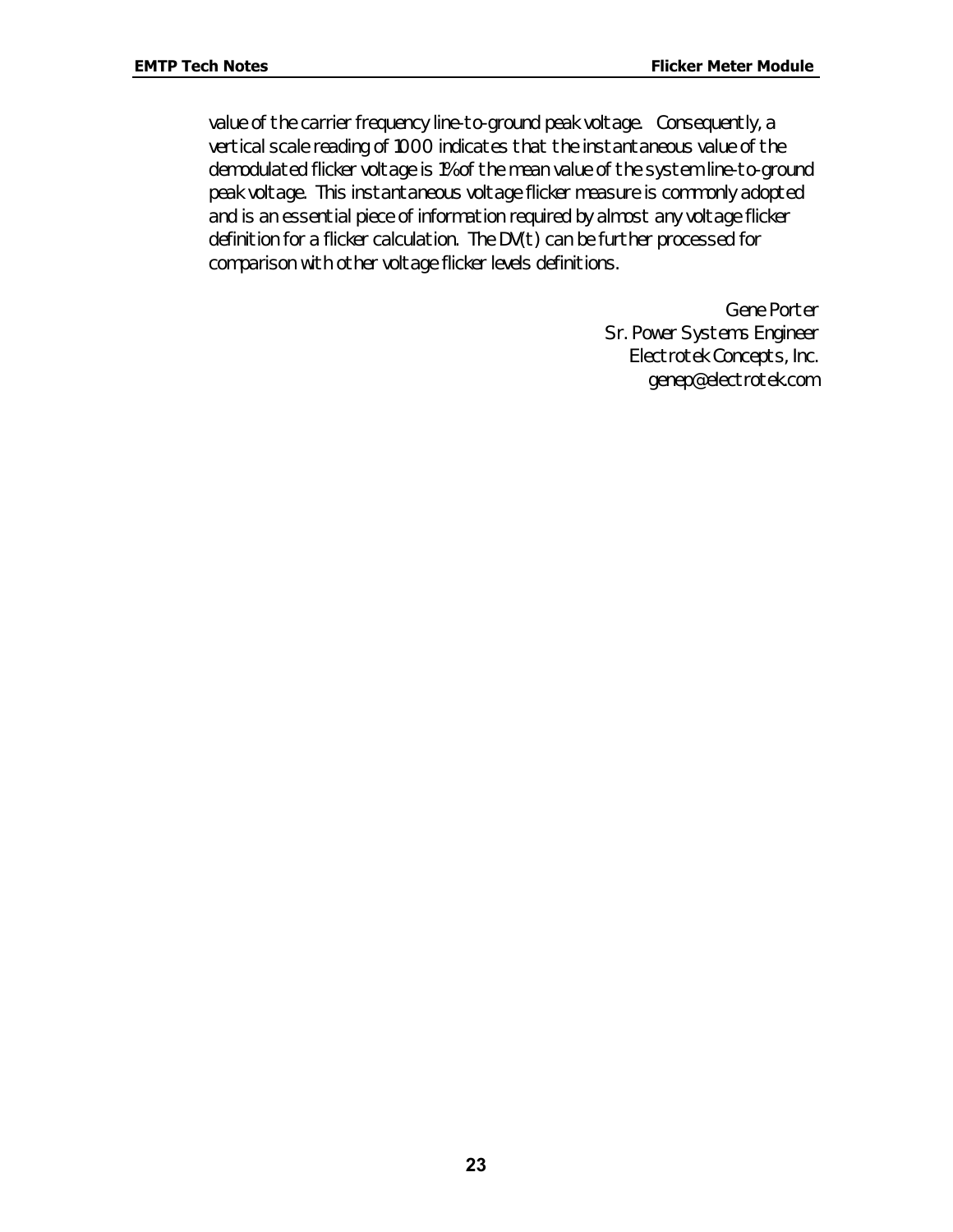# *Electrotek Introduces an On-line Service for Power Quality Information*

The PQ Network<sup>™</sup> is an on-line service developed by Electrotek Concepts, Inc. to assist electrical engineers in the exchange of information involving power quality. PQ is based on the popular Internet service - the World Wide Web (WWW).

To access the PQ Network<sup>™</sup> with any WWW browser like Netscape, point your **WWW browser to: http://www/pqnet.electrotek.com/.** Follow the directions for becoming a registered to fully utilize the service

Tutorials, analytical tools, terms and definitions, are all freely available on the PO Network <sup>TM</sup>

One of the most useful sections on the server is the vendor information area. This area contains information on a variety of products and services and is full text searchable. Links to other WWW servers are provided for those manufacturers who have then available.

A measurement data library provides example waveforms and descriptions of many types of power system disturbances, to help identify and analyze power quality disturbances.

The PQ Calendar<sup>™</sup> lists activities of interest to power quality engineers. Items include IEEE meetings, training seminars, workshops, conferences, etc. The format provides an interactive form which allows you to enter meetings and conferences not already posted.

PQChat<sup>™</sup> is a message board that allows you to post topics for discussion with other members of the group.

On-line analytical tools such as a tuned filter design tool are available to solve power quality problems on-line.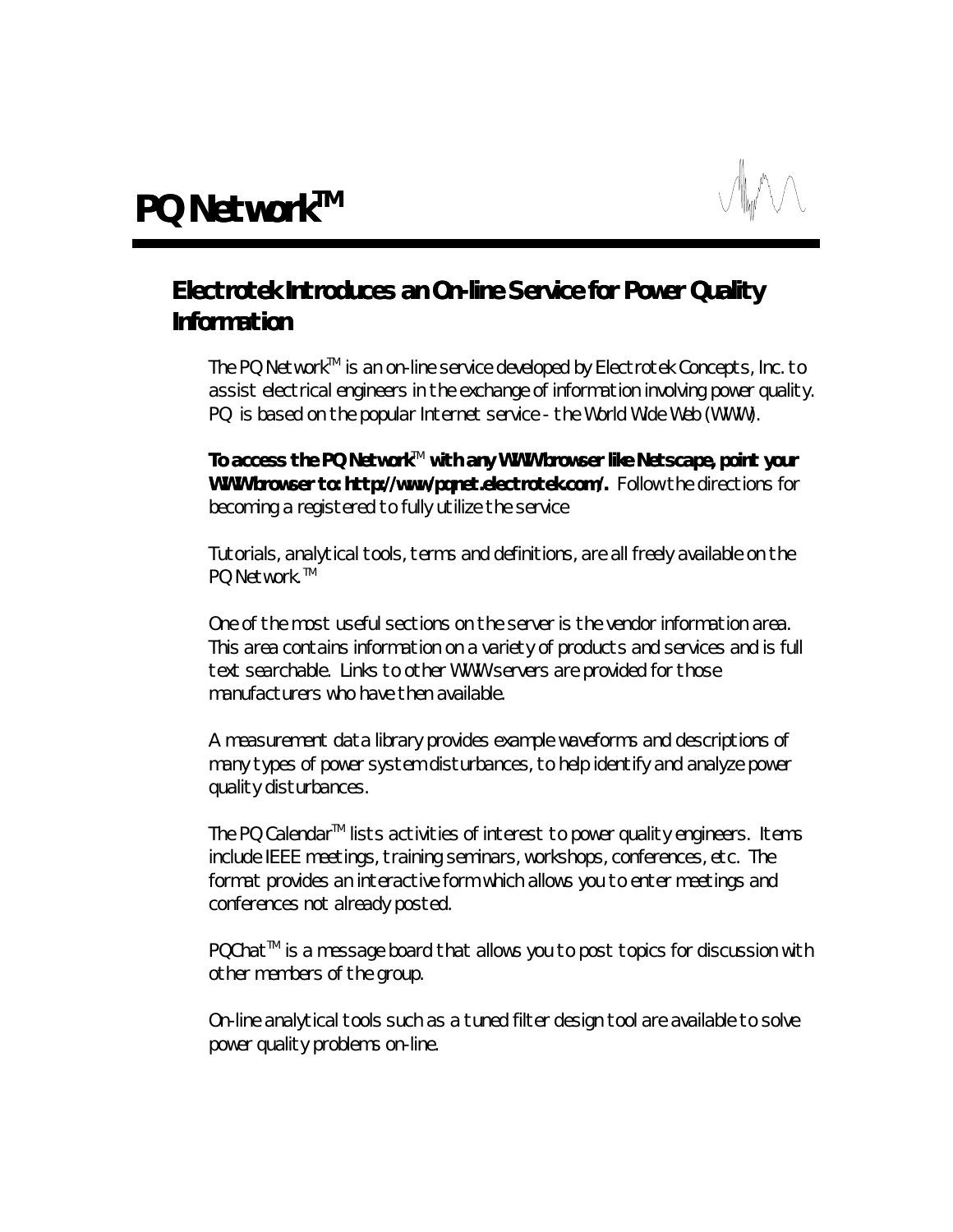Tutorials, references, and links to other sources help you keep current in the field and serve as a training tool for your staff.

This service is provided free to all registered users. To browse the service before registering, simply enter as a "guest" and use "password" to login. Registered users can view more documents and search more levels than guests.

The PQ Network™ is expanding and evolving as feedback is given to us by our registered users. New topics will continue to be added. We invite you to submit suggestions, contributions, or comments by e-mail at pqnet@electrotek.com.

> Susie Brockman Communication Specialist Electrotek Concepts, Inc. susieb@electrotek.com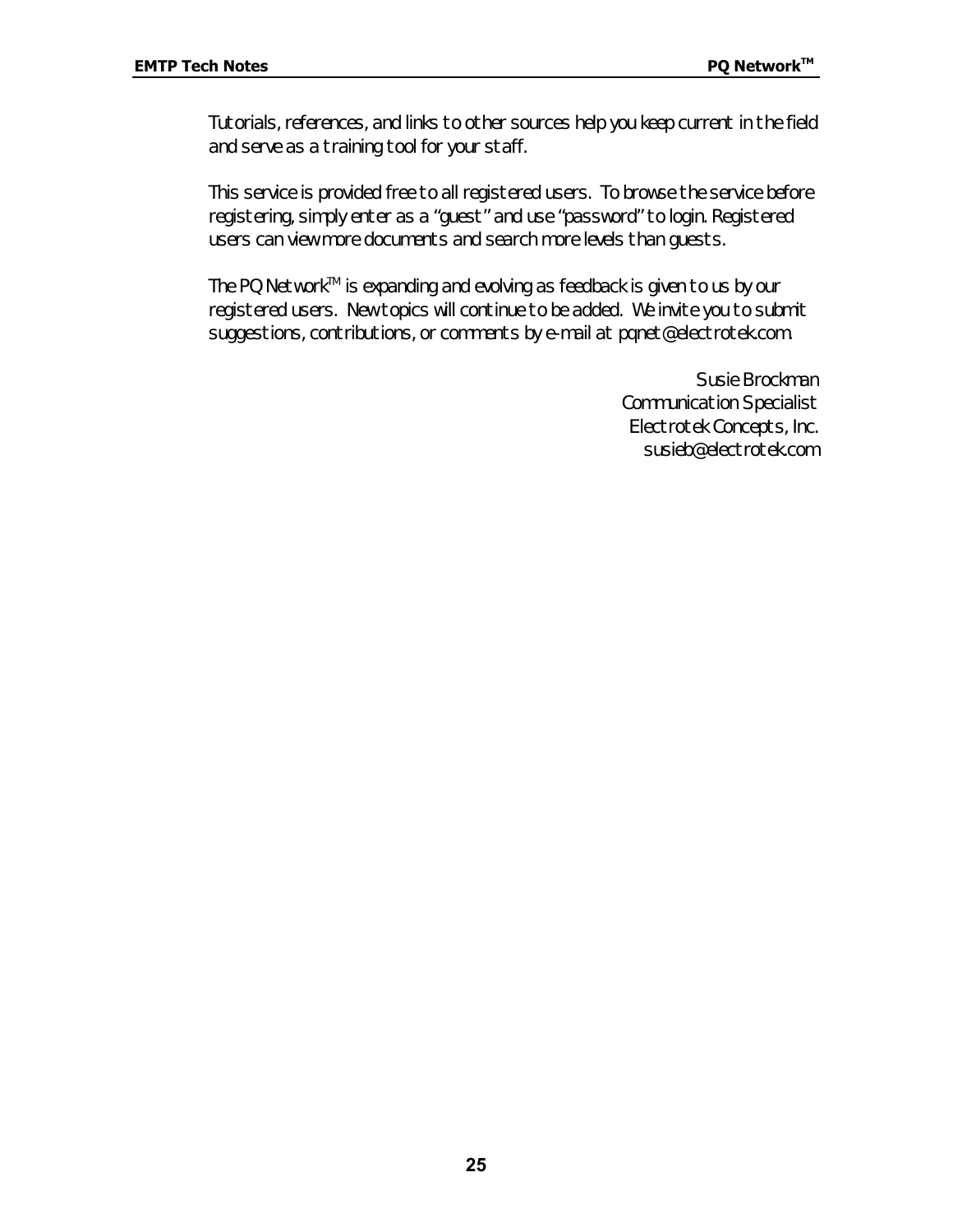

# *Benchmarking SuperHarm Frequency Scans Using EMTP and Excel*

# *INTRODUCTION*

Engineering, like a host of other fields, has benefited greatly since the introduction of the personal computer (PC). Its availability has enhanced our productivity. It also allows us to perform calculations "in the comfort of our homes" that could only be accomplished, if at all, at some mainframe site just a few years ago. Even though we have reaped bountiful technical benefits, the PC oftentimes extracts a heavy ethical toll. We recognize that most of us have neither the time nor the ability to develop the necessary software tools to make our PC's useful. For this reason, we rely on others to provide this service. This is good; it leaves us to do what we do best which is solve problems. In fulfilling our duties, however, we are still responsible for the results even if we use tools provided by others. Some areas of our business are more acutely aware of this than others. Those dealing with nuclear power, for instance, must have all their software "certified" prior to use on a project. This basically means that a given version of software on a specified PC must be able to reproduce expected results when tested against recognized benchmarks. If EMTP is used, for instance, it must be able to recreate the expected output files from all of the supplied benchmark cases. This scenario brings us to the question addressed in this paper, "Can SuperHarm be benchmarked?" When the most recent version of SuperHarm was made available, it was indicated that benchmarking was an area that needed to be addressed and was, in fact, being worked on. For the purpose of an immediate project, however, we found it necessary to proceed with our own benchmarking.

To begin, we first thought it best to utilize that which has already been accepted: EMTP's benchmark files. Our goal would be to use the EMTP files to benchmark SuperHarm. We would run the EMTP files and compare the outputs to a those created by SuperHarm. By reproducing a similar output, SuperHarm could be certified using EMTP as a benchmark. Because the area of interest was frequency scans, the EMTP benchmark files were searched to find files on that topic. Our search turned up only one such data file, DC51.DAT. This file does perform a frequency scan, but only on an RL circuit. Because it contains no capacitance, the scan just produces a straight-line, as expected. For this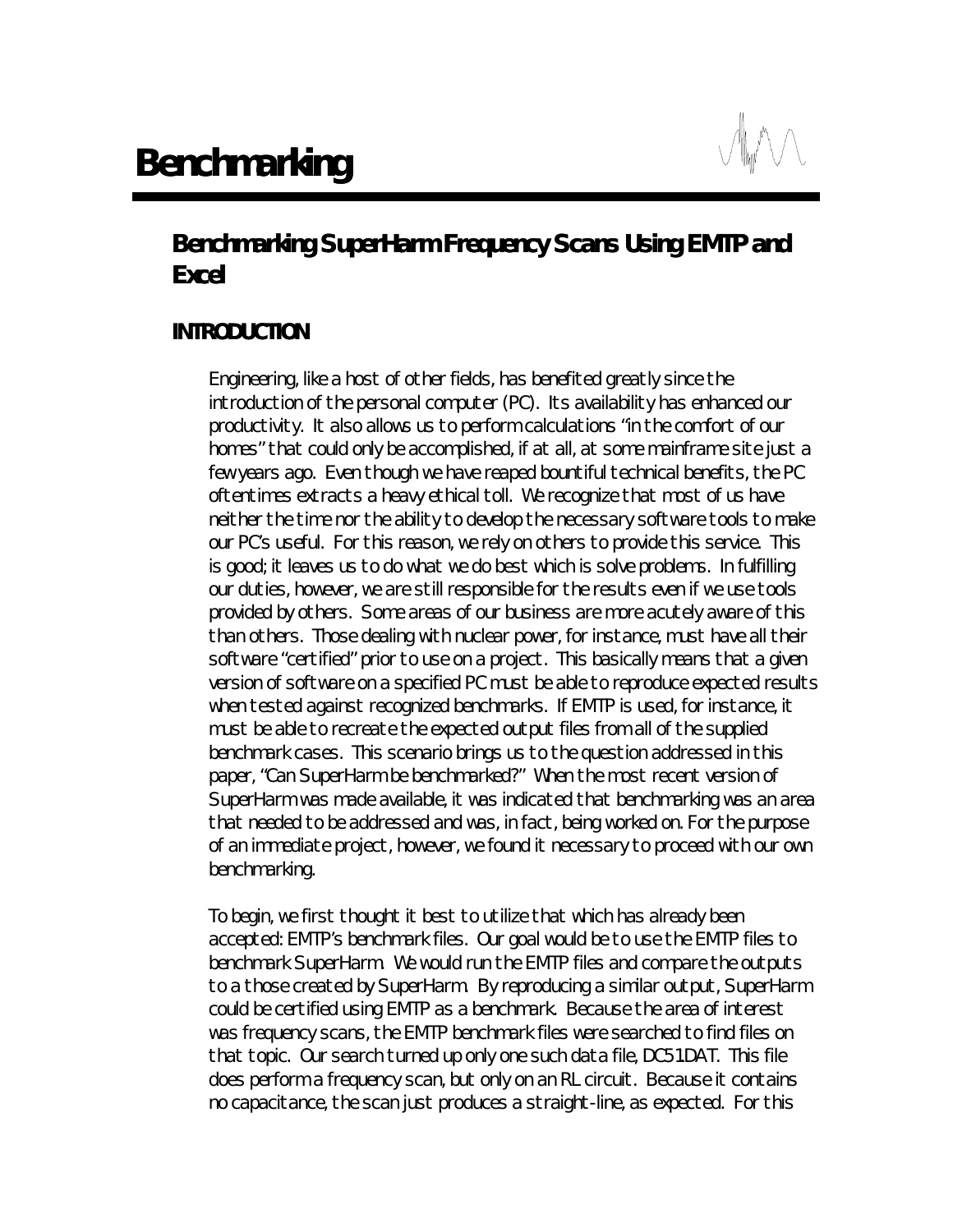reason, we chose not to use this file for benchmarking purposes, even though it has acceptance for certification. Instead, we created a circuit containing four filters, representative of a typical static VAr compensator (SVC). From this circuit, data files for EMTP and SuperHarm were created, along with an Excel spreadsheet. The results of all three programs were compared and the results follow.

# *TEST SYSTEM DESCRIPTION*

The test system for the benchmark studies is representative of a typical SVC installation used in support of an arc furnace load. The SVC consists of the thyristor-switched reactor (TCR) and four single-tuned filters constructed using the bias capacitors. The equivalent circuit of Figure 1 provides the topological information needed to construct the EMTP, SuperHarm, and Excel data sets.



*Figure 1. Static VAr System used in Arc Furnace Support*

The data for the circuit of Figure 1 is given in Tables 1 and 2. The frequency scans are performed at the 34.5 kV bus assuming balanced conditions, so only positive sequence or "per-phase" data are given. Because they are neglected in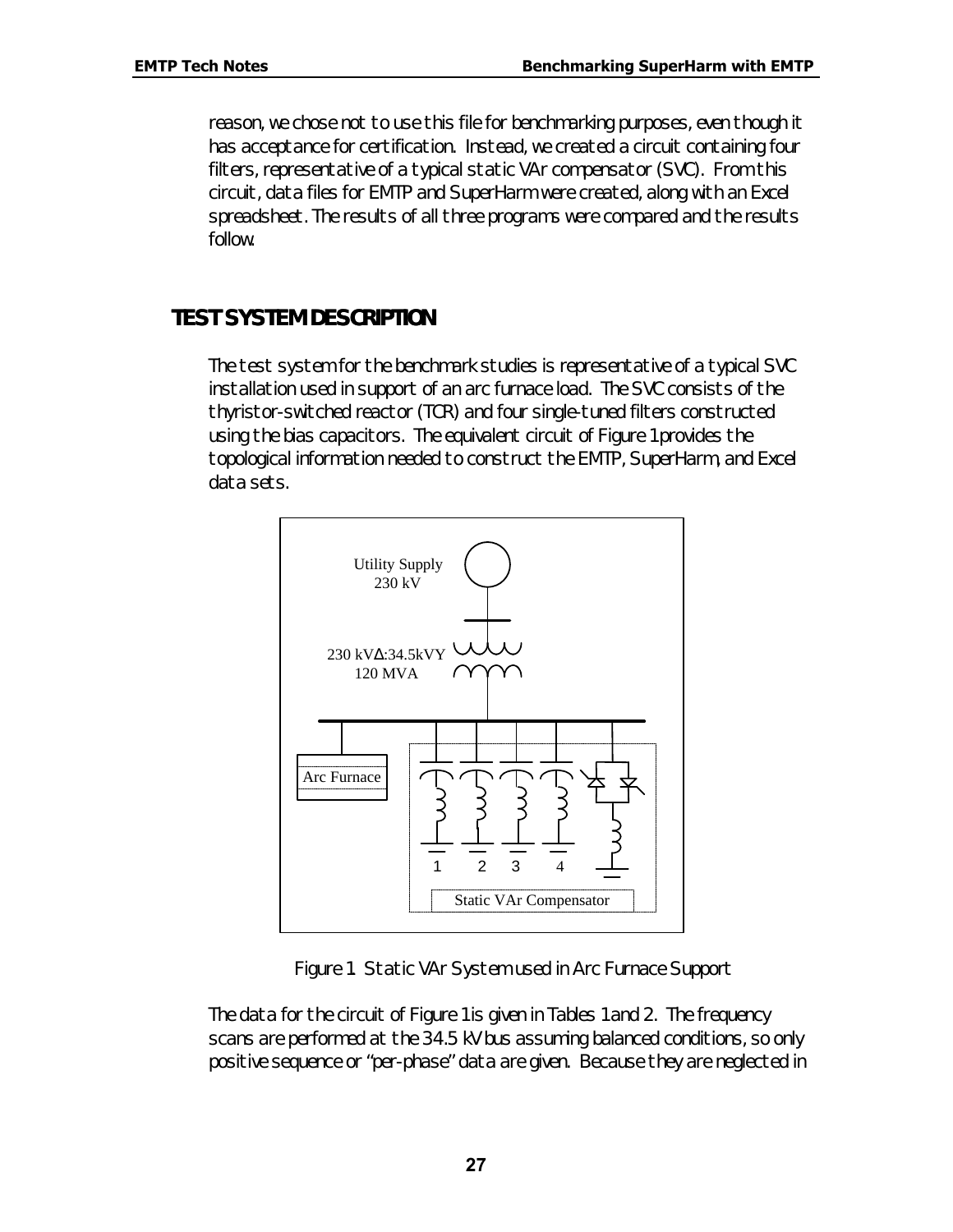the frequency scan analysis, data for the harmonic-producing arc furnace and TCR are not provided.

| <b>System Connection</b> |                        |  |  |  |
|--------------------------|------------------------|--|--|--|
| Voltage:                 | $230 \text{ kV}_{11}$  |  |  |  |
| S.C. MVA:                | 38.15 MVA              |  |  |  |
| X/R:                     | 7.81                   |  |  |  |
| <b>Transformer</b>       |                        |  |  |  |
| VA Rating:               | <b>120 MVA</b>         |  |  |  |
| HV Rating:               | 230 kV <sub>II</sub>   |  |  |  |
| LV Rating:               | $34.5 \text{ kV}_{11}$ |  |  |  |
| Impedance:               | 10%                    |  |  |  |
| X/R:                     | 20.0                   |  |  |  |

*Table 2. Static VAr Compensator Data*

|           |              |                                       | Voltage: 34.5 kV <sub>11</sub> |          |                              |
|-----------|--------------|---------------------------------------|--------------------------------|----------|------------------------------|
|           |              | Total VAr: 176.4                      |                                |          |                              |
|           |              |                                       | <b>MVAr</b>                    |          |                              |
| Filter #1 |              | Voltage: $34.5 \text{ kV}_{11}$       | Filter $#3$                    | Voltage: | 34.5 kV $_{11}$              |
|           |              | VAr: 79.4 MVAr                        |                                |          | VAr: 46.5 MVAr               |
|           |              | C: 97.67mF                            |                                |          | C: 98.7 mF                   |
|           | Ŀ.           | 18.55mH                               |                                |          | $L: 3.37 \text{ mH}$         |
|           |              | $X/R: 20$ (assumed)                   |                                |          | $X/R: 20$ (assumed)          |
| Filter #2 |              | Voltage: $34.5 \text{ kV}_{\text{H}}$ | Filter #4                      | Voltage: | $34.5 \text{ kV}_{\text{H}}$ |
|           |              | VAr: 15 MVAr                          |                                |          | VAr: 35.5 MVAr               |
|           |              | C: 29.7 mF                            |                                |          | C: 77.9 mF                   |
|           | $\mathbf{P}$ | 26.31 mH                              |                                |          | $L: 1.39$ mH                 |
|           |              | $X/R: 20$ (assumed)                   |                                |          | $X/R: 20$ (assumed)          |

#### STUDY RESULTS

The results of the frequency scans revealed several interesting results. These are summarized in the following recommendations for case comparisons using the different programs.

1) The frequency interval in SuperHarm should be selected as small as possible for comparisons to avoid "loosing" information.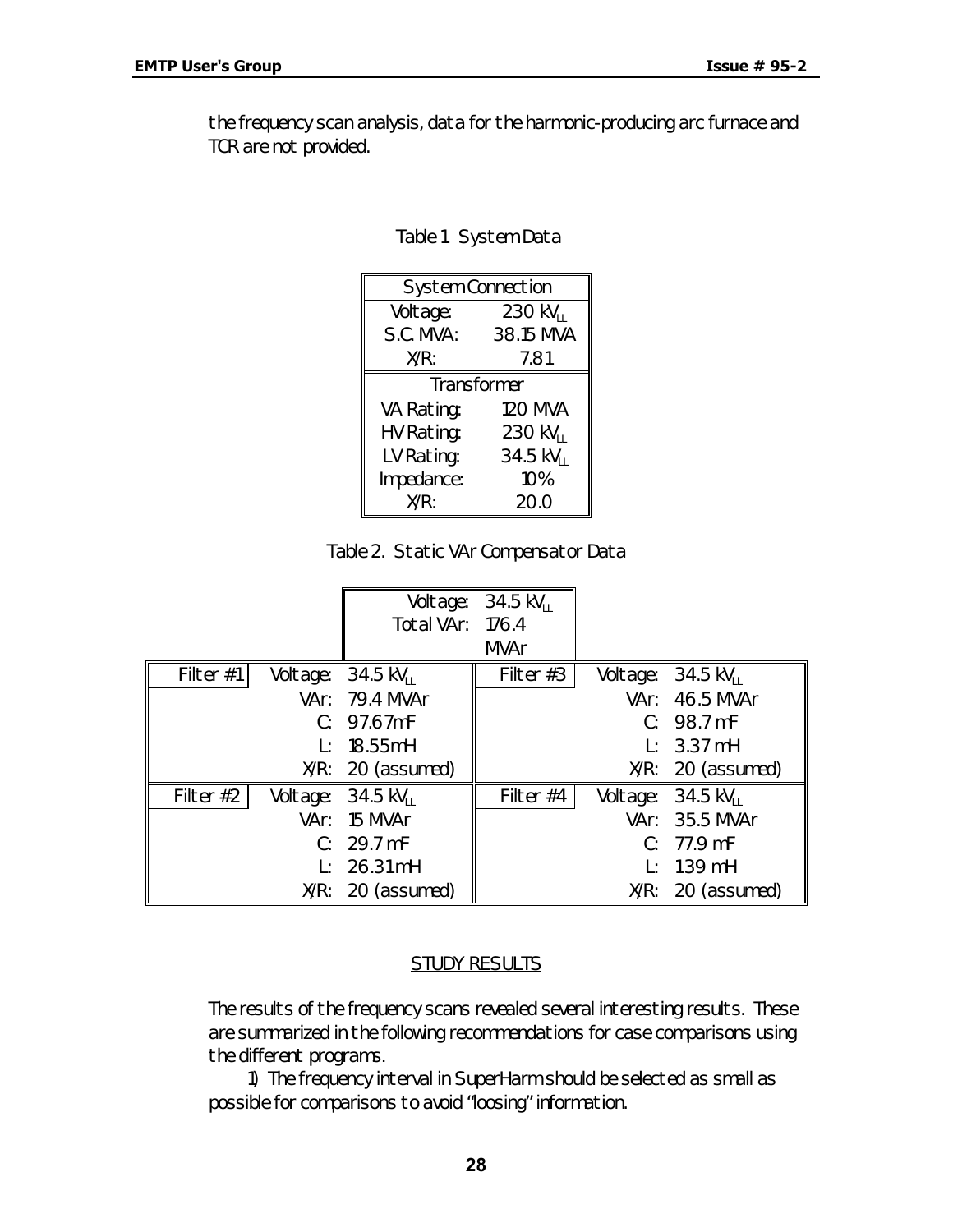2) The values of component resistances (which determine the quality factor, Q, for each filter) should be carefully compared in each data set.

3) The filter VAr rating must be consistently determined to be either the rating of the capacitor used in the filter or the rating of the complete filter. While these suggestions are not new, the comparison case studies served to illustrate the sensitivity of frequency scans to the various parameters and demonstrated the need to know not just what, but also how, various computer programs calculate model parameters from input data.

Figure 2 shows the results obtained from the three solution methods using a frequency increment of 1.0 Hz. Each of the programs constructed a system model from simple component models (such as the "Linear Branch" in EMTP and the "Branch" in SuperHarm) using the RLC data given in Table 2. It is clear that each of the methods produces very similar results; the three plots appear as a single graph. However, these results were not obtained without careful consideration of modeling and analysis assumptions in each program. For example, component resistances are often neglected or not represented accurately in frequency scan studies due to the fact that including them does not change the resonant frequencies. However, proper representation of component resistance can have a marked effect on the peak values (at resonance) as well as the "shoulders" of the resonant peaks. This modification of the "shoulders" was very apparent in the filter study due to the close proximity of the resonant frequencies.

Figure 3 shows the SuperHarm results obtained using a frequency increment of 10 Hz. It is clear that the scan increment is an important parameter to consider when high accuracy is required. Based on the studies conducted in this work, we recommend the following guidelines for choosing a scan increment. Realizing that some accuracy will be lost, start with a large scan increment (10 Hz was appropriate in this work) to identify the resonant frequencies. If more accuracy is needed, gradually reduce the scan increment until differences in results obtained from two successive runs are negligible.

Figure 4 shows the results of two different scans performed with SuperHarm. The waveform shown with the "dashed" line resulted from an analysis using the built-in "SeriesFilter" SuperHarm model. The other waveform, shown as a "solid" line, was produced by SuperHarm with each filter section constructed using the "Branch" and "Capacitor" component models and is identical to the results shown in Figure 2. The graphical comparison reveals differences in both resonant peak amplitudes and resonant frequencies. These differences are the direct result of the different methods used to specify filter ratings by different consultants and manufacturers. The SuperHarm "SeriesFilter" component model assumes that the filter VAr rating applies only to the capacitor bank,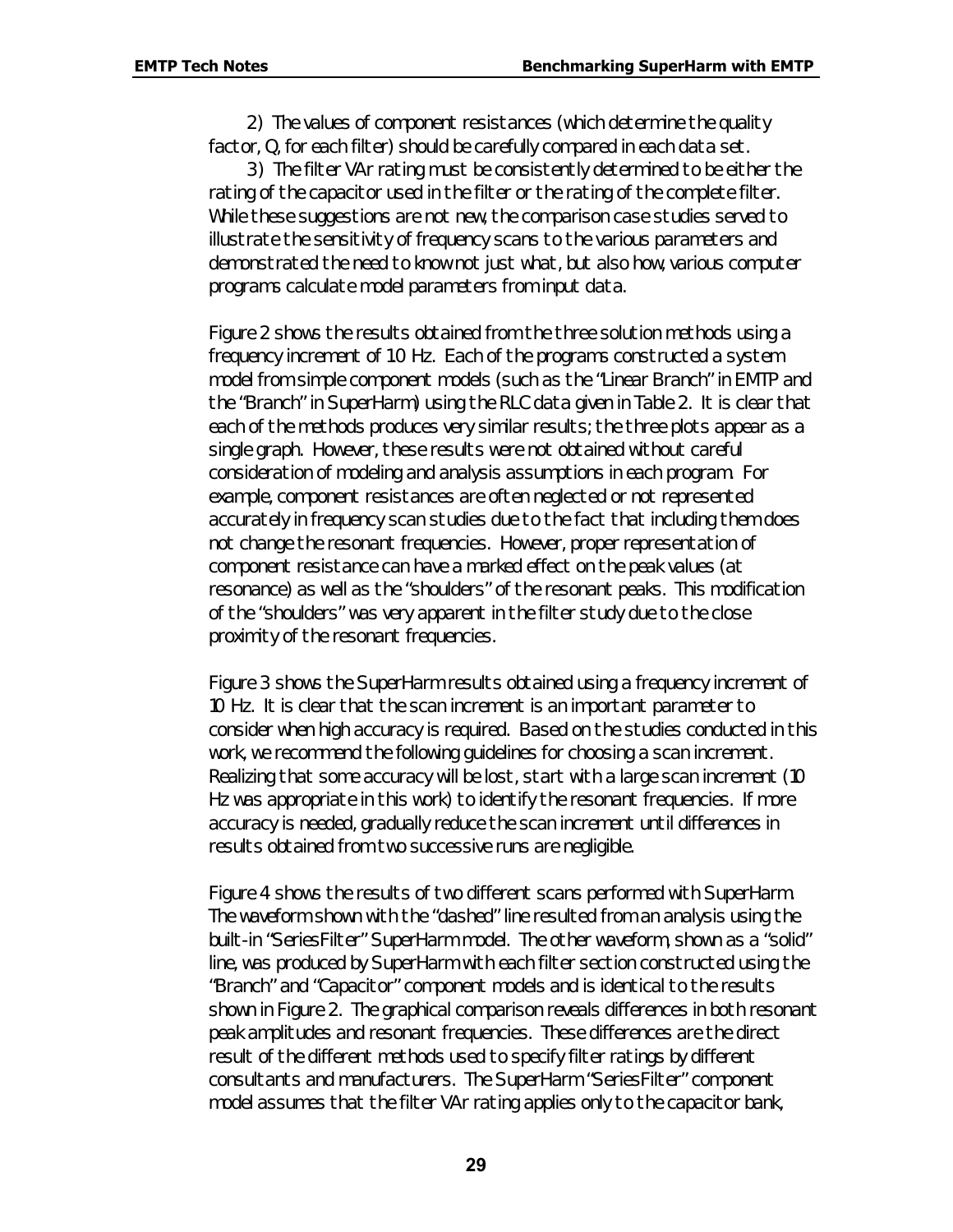which is consistent with some vendors. The values for the "Branch" and "Capacitor" component models used to construct a series filter were purposefully calculated assuming that the filter VAr rating applied to the total filter (consisting of reactive power *supplied* by the capacitor and *absorbed* by the tuning inductor), which is consistent with other vendors. The exact values used in these studies are provided in the EMTP and SuperHarm data files included in Appendices 1 and 2.



*Figure 2. Base Case Frequency Scan Results: 1.0 Hz Increment*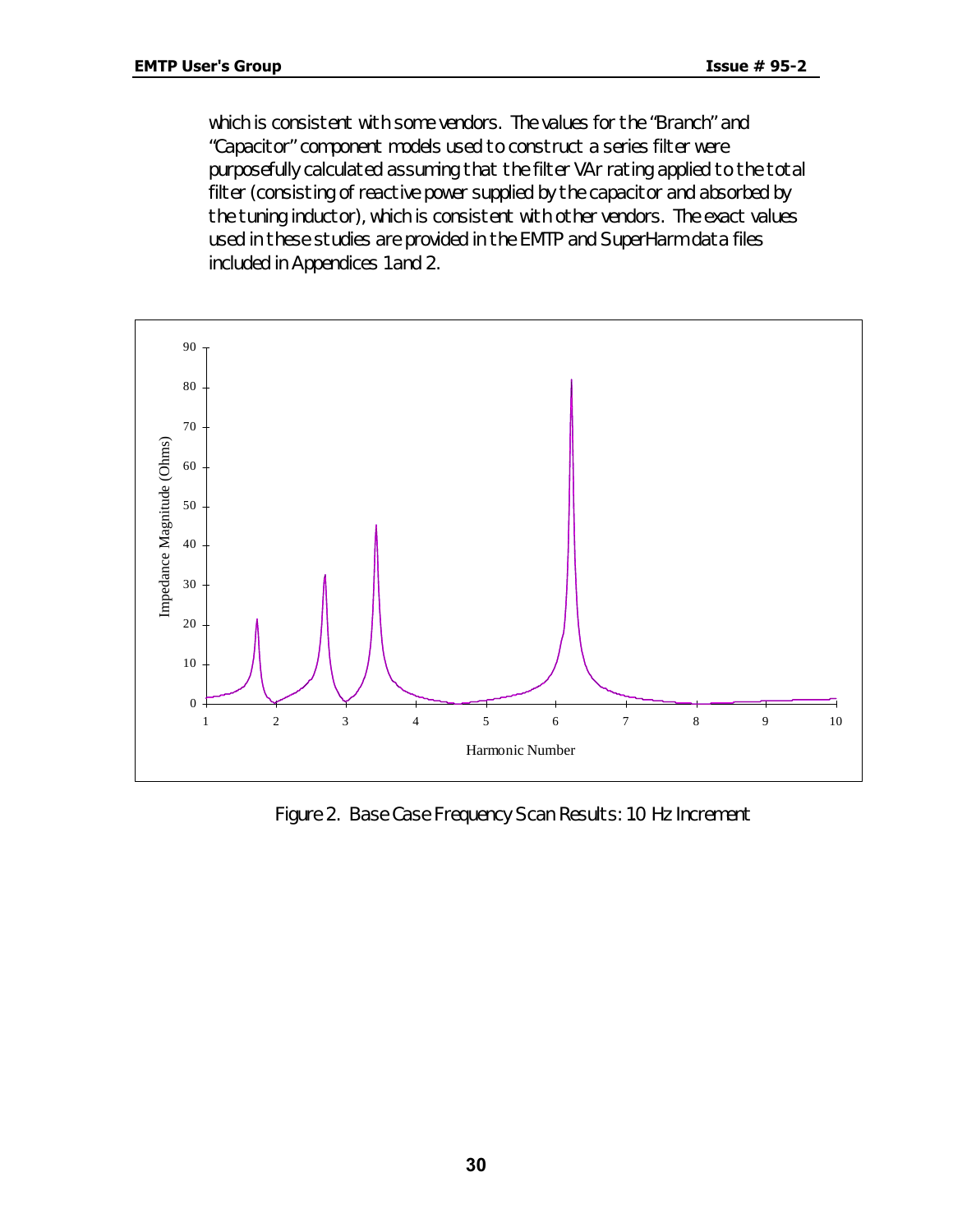

*Figure 3. Base Case Frequency Scan Results: 10 Hz Increment*



*Figure 4. Frequency Scan Results Using Different Filter Models*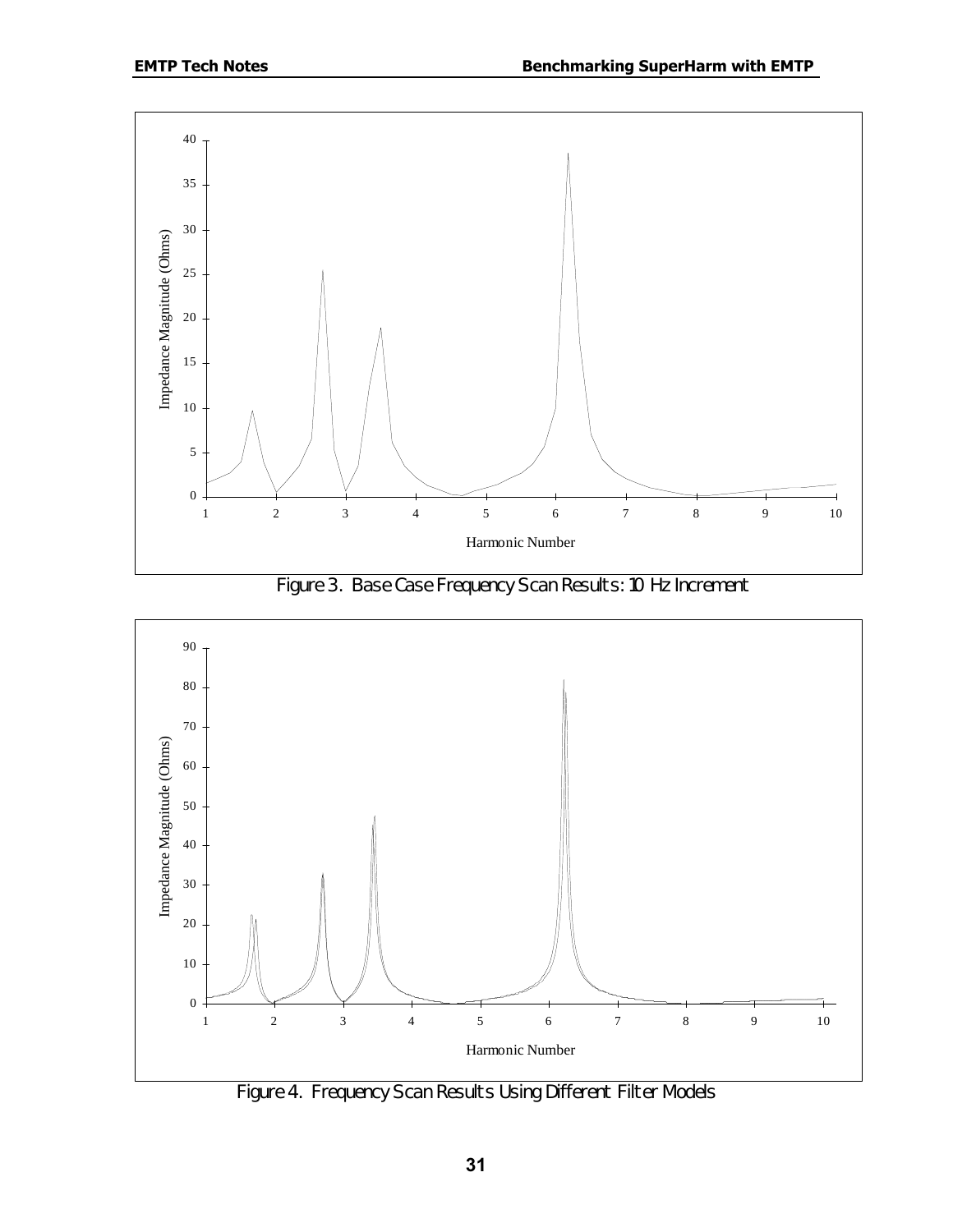# *CONCLUSIONS*

The results of this work have partially validated the SuperHarm program for application in sensitive utility areas. While only a limited case has been considered, the results are very promising. During the comparisons, however, it became evident that great care was required when choosing programs, models, and parameters for a given application. When accuracy is extremely important, every application engineer should be aware of program limitations and built-in assumptions concerning component models and parameter specification so that inadvertent errors are not introduced into study results. Programs designed for specific analyses (SuperHarm for harmonic analyses) are more likely to encourage "operator error" than more general purpose programs (EMTP) because of their built-in modeling and analysis assumptions designed to make them easier to use.

## *References*

[1] Electromagnetic Transients Program (EMTP) Revised Rule Book, Version

2.0, EPRI EL-6421-L, 1989.

[2] SuperHarm Harmonics Simulation Program User's Guide, Version 2.0, Electrotek Concepts, 1995.

[3] Fitzgerald, Higginbotham, and Grabel, Basic Electrical Engineering, New York, McGraw-Hill, 1981.

[4] Microsoft Excel User's Guide, Version 5.0, Microsoft Corp., 1994.

S. Mark Halpin Department of Electrical and Computer Engineering Mississippi State University, MS Reuben F. Burch, IV Alabama Power Company Birmingham, AL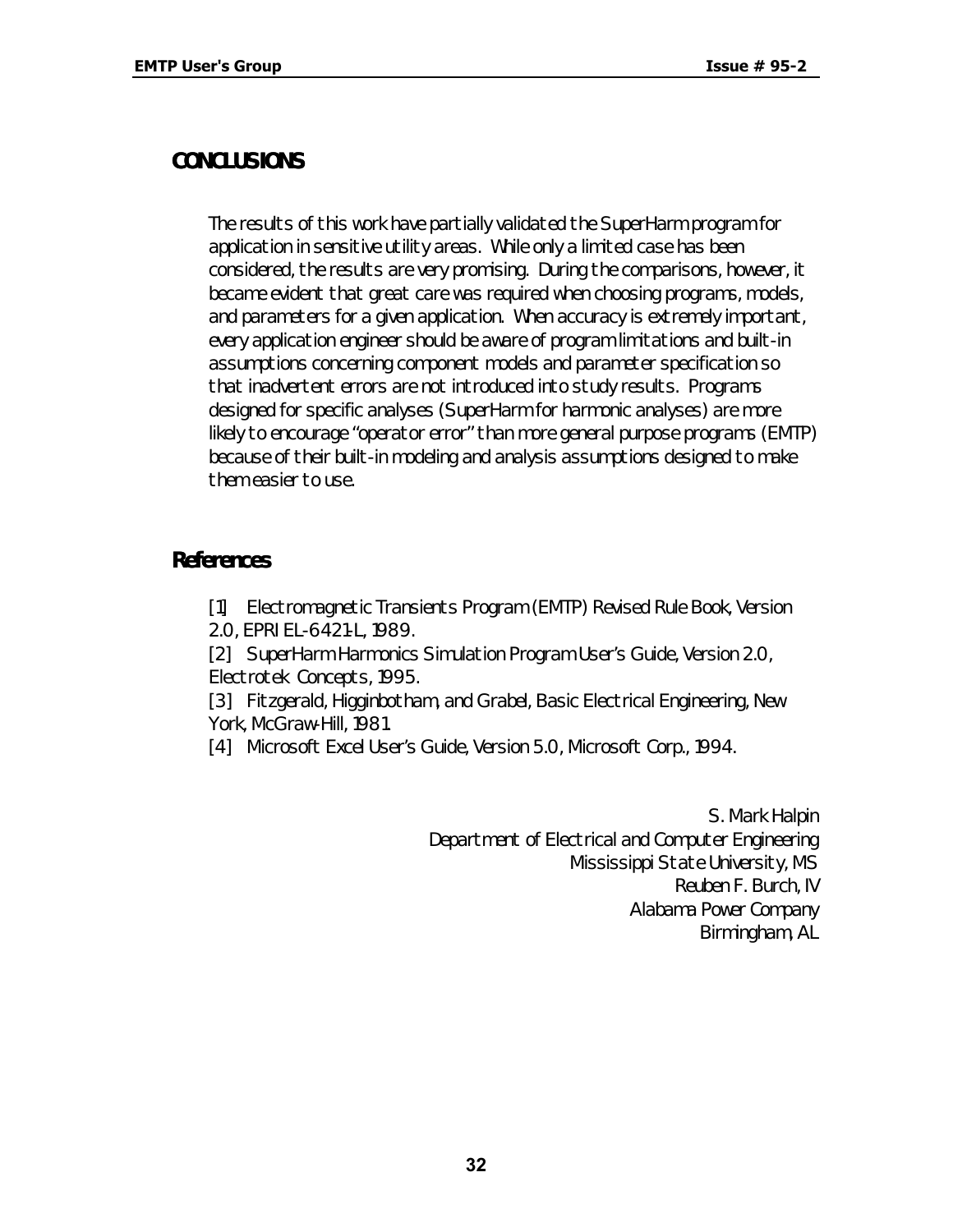#### *APPENDIX 1. EMTP Data File*

```
C Case test.dat
C <------------------------------------------------- Frequency Scan Case
C <----------- w/SVC
BEGIN NEW DATA CASE
FREQUENCY SCAN 60.0 1.0 601.0
\texttt{C \;\;xxxxxxxxxxxxxxxxxxxxxxx...} \; \texttt{``}\texttt{``}\texttt{``}\texttt{``}\texttt{''} \texttt{``}\texttt{''} \texttt{''} \texttt{''} \texttt{''} \texttt{''} \texttt{''} \texttt{''} \texttt{''} \texttt{''} \texttt{''} \texttt{''} \texttt{''} \texttt{''} \texttt{''} \texttt{''} \texttt{''} \texttt{''} \texttt{''} \texttt{''} \texttt{''} \texttt{''} \texttt{''} \texttt{''} \texttt{''} \texttt{''} \texttt{''} \texttt{''} \texttt{C
C ----dt<---Tmax<---Xopt<---Copt<-Epsiln<-Tolmat<-Tstart
       1.0 1.0
C .....^.......^.......^.......^.......^.......^.......^
C -Iprnt<--Iplot<-Idoubl<-Kssout<-Maxout<---Ipun<-Memsav<---Icat<-Nenerg<-Iprsup
 1001 3 1 1 1 0 0 2
C .....^.......^.......^.......^.......^.......^.......^.......^.......^.......^
C <--Isw<--Itest<--Idist<--Aincr<-Xmaxmx<-Degmin<-Degmax<-Statfr<-Sigmax<--Nseed
\overline{C}C .....^.......^.......^.......^.......^.......^.......^.......^.......^.......^
C --Kchg<---Mult<---Kchg<---Mult<---Kchg<---Mult<---Kchg<---Mult<---Kchg<---Mult
\overline{C}C .....^.......^.......^.......^.......^.......^.......^.......^.......^.......^
\overline{C}C System Equivalent
C 100MVA 115kV 0.333+J2.60%
C
C <---Nodes--><---Refer--><-Ohms<---mH<---uF<-------------------------OutputÄÄÄ¿
C Bus1->Bus2->Bus3->Bus4-><----R<----L<----C V
              SRCA 1.762036.484
C SRCA 200.0
C_1, \ldots, 1, \ldots, 1, \ldots, 1, \ldots, 1, \ldots, 1, \ldots, 1, \ldots, 1, \ldots, 1, \ldots, 1, \ldots, 1, \ldots, 1, \ldots, 1, \ldots, 1, \ldots, 1, \ldots, 1, \ldots, 1, \ldots, 1, \ldots, 1, \ldots, 1, \ldots, 1, \ldots, 1, \ldots, 1, \ldots, 1, \ldots, 1, \ldots, 1, \ldots, 1, \ldots, 1, \ldots, 1, \ldots, 1, \ldots, 1, \ldots, 1C
C Step Down Transformers
C 2-230.0/34.5kV , Ztx = 10.0 % @ 60 MVA, X/R = 20
\GammaC TRANSFORMER <--Ref<----><--Iss<--Phi<-Name<-Rmag<----------------------------
O
   TRANSFORMER XFMR1
C_1, \ldots, \ldots, A, \ldots, A, \ldots, A, \ldots, A, \ldots, A, \ldots, A, \ldots, A, \ldots, A, \ldots, A, \ldots, A, \ldots, A, \ldots, A, \ldots, A, \ldots, A, \ldots, A, \ldots, A, \ldots, A, \ldots, A, \ldots, A, \ldots, A, \ldots, A, \ldots, A, \ldots, A, \ldots, A, \ldots, A, \ldots, A, \ldots, A, \ldots, A, \ldots, A, \ldots, A, \ldots, A, \ldots, A, \ldots, A, \ldots, A, \ldots, A, \ld 9999
C
C <---Nodes--><----------><-Ohms<---mH<---kV
C <-Bus1<-Bus2<----------><---Rk<---Lk<-Volt---------------------------------->O
01 SRCA 1.100758.400230.00
C_1, \ldots, 1, \ldots, 1, \ldots, 1, \ldots, 1, \ldots, 1, \ldots, 1, \ldots, 1, \ldots, 1, \ldots, 1, \ldots, 1, \ldots, 1, \ldots, 1, \ldots, 1, \ldots, 1, \ldots, 1, \ldots, 1, \ldots, 1, \ldots, 1, \ldots, 1, \ldots, 1, \ldots, 1, \ldots, 1, \ldots, 1, \ldots, 1, \ldots, 1, \ldots, 1, \ldots, 1, \ldots, 1, \ldots, 1, \ldots, 1, \ldots, 102 345A 0.02481.314034.500
C .....^.....^xxxxxxxxxxxx.....^.....^.....^xxxxxxxxxxxxxxxxxxxxxxxxxxxxxxxxxxx^
C
C SVC filter
C *****************************************************************************
C 2H filter
C <---Nodes--><---Refer--><-Ohms<---mH<---uF<-------------------------OutputÄÄÄ¿
C Bus1->Bus2->Bus3->Bus4-><----R<----L<----C V
```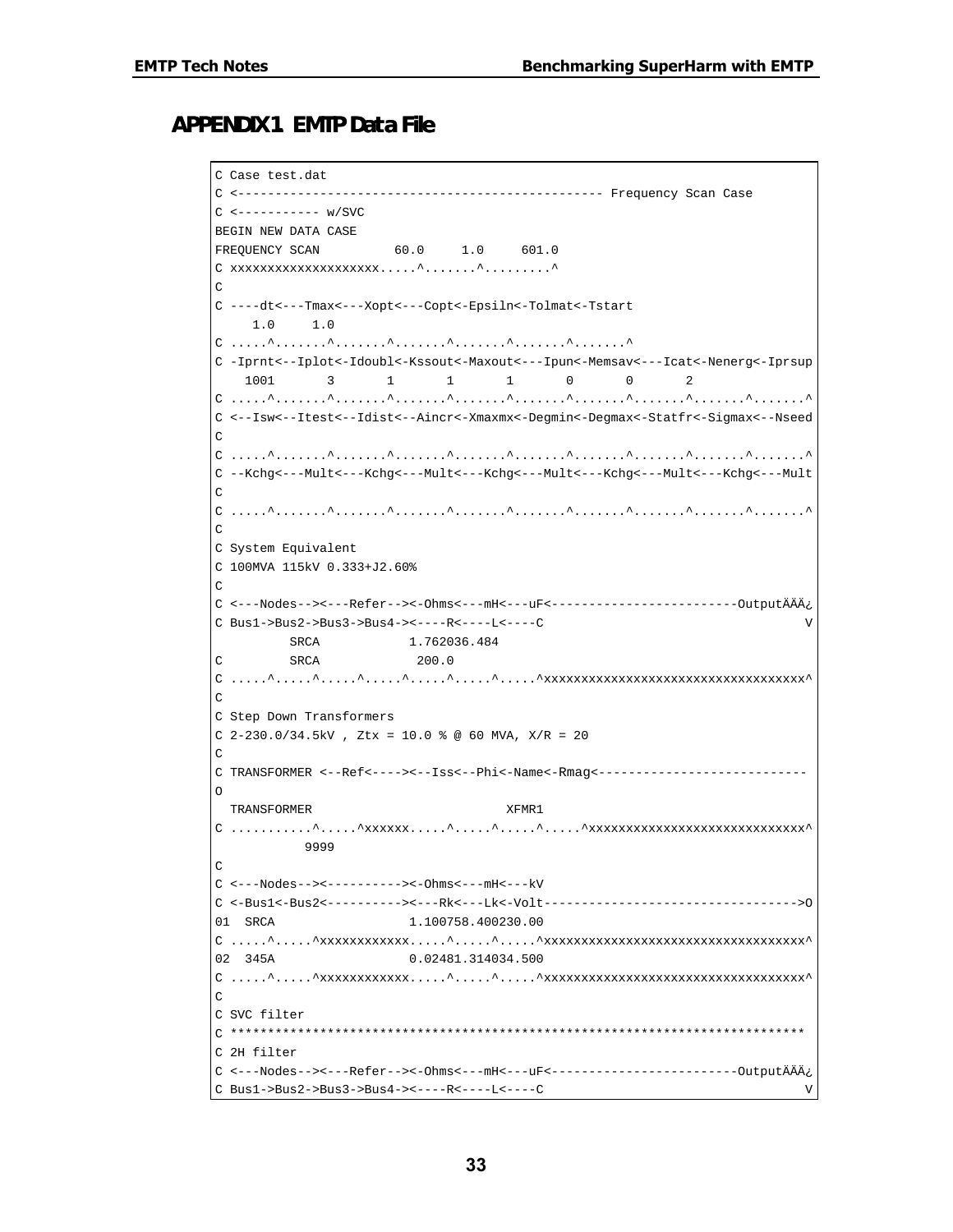345A 0.349718.55097.670 C .....^.....^.....^.....^.....^.....^.....^xxxxxxxxxxxxxxxxxxxxxxxxxxxxxxxxxxx^  $\Gamma$ C 3H filter C <---Nodes--><---Refer--><-Ohms<---mH<---uF<-------------------------OutputÄÄÄ¿  $C \cdot \text{Bus1} \rightarrow \text{Bus2} \rightarrow \text{Bus3} \rightarrow \text{Bus4} \rightarrow \text{X} \rightarrow \text{R} \times \text{S} \rightarrow \text{R} \times \text{S} \rightarrow \text{R} \times \text{S} \rightarrow \text{R} \times \text{S} \rightarrow \text{R} \times \text{S} \rightarrow \text{R} \times \text{S} \rightarrow \text{R} \times \text{S} \rightarrow \text{R} \times \text{S} \rightarrow \text{R} \times \text{S} \rightarrow \text{R} \times \text{S} \rightarrow \text{R} \times \text{S} \rightarrow \text{R} \times \text{S} \rightarrow \text{R} \times \text{$  345A 0.684426.31029.700 C .....^.....^.....^.....^.....^.....^.....^xxxxxxxxxxxxxxxxxxxxxxxxxxxxxxxxxxx^ C C 5H filter C <---Nodes--><---Refer--><-Ohms<---mH<---uF<-------------------------OutputÄÄÄ¿ C Bus1->Bus2->Bus3->Bus4-><----R<----L<----C V 345A 0.06353.370098.700 C .....^.....^.....^.....^.....^.....^.....^xxxxxxxxxxxxxxxxxxxxxxxxxxxxxxxxxxx^  $\overline{C}$ C 8H filter C <---Nodes--><---Refer--><-Ohms<---mH<---uF<-------------------------OutputÄÄÄ¿ C Bus1->Bus2->Bus3->Bus4-><----R<----L<----C V 345A 0.02621.390077.900 C .....^.....^.....^.....^.....^.....^.....^xxxxxxxxxxxxxxxxxxxxxxxxxxxxxxxxxxx^  $\Gamma$ C \*\*\*\*\*\*\*\*\*\*\*\*\*\*\*\*\*\*\*\*\*\*\*\*\*\*\*\*\*\*\*\*\*\*\*\*\*\*\*\*\*\*\*\*\*\*\*\*\*\*\*\*\*\*\*\*\*\*\*\*\*\*\*\*\*\*\*\*\*\*\*\*\*\*\*\*\*  $\Gamma$  $C$  T $CR$ C <---Nodes--><---Refer--><-Ohms<---mH<---uF<-------------------------OutputÄÄÄ¿ C Bus1->Bus2->Bus3->Bus4-><----R<----L<----C V C 345A 55.320 C .....^.....^.....^.....^.....^.....^.....^xxxxxxxxxxxxxxxxxxxxxxxxxxxxxxxxxxx^  $\Gamma$ BLANK END OF CIRCUIT DATA  $\mathcal{C}$ C <-Bus1<-Bus2<---Tclose<----Topen<-------Ie<----Flash<--Request<-----Target<--O C SRCA CAPA -16.67E-3 9999 1 C .....^.....^.........^.........^.........^.........^.........^...........^xxx^ BLANK END OF SWITCH DATA C <--Bus<I<-----Ampl<-----Freq<----Phase<-------A1<------T1><---Tstart<----Tstop C SRC1A 28169.1 60.0 0.0 -1.0E-03 9999 14 345A-1 1.0 60.0 0.0 -1.000 9999 C .....^.^.........^.........^.........^.........^........^..........^.........^ BLANK END OF SOURCE DATA  $\mathcal{C}$ C Bus-->Bus-->Bus-->Bus-->Bus-->Bus-->Bus-->Bus-->Bus-->Bus-->Bus-->Bus-->Bus--> SRCA 345A C .....^.....^.....^.....^.....^.....^.....^.....^.....^.....^.....^.....^.....^ BLANK END OF OUTPUT REQUEST BLANK CARD ENDING PLOT CARDS BLANK END OF DATA CASE BEGIN NEW DATA CASE BLANK END OF ALL CASES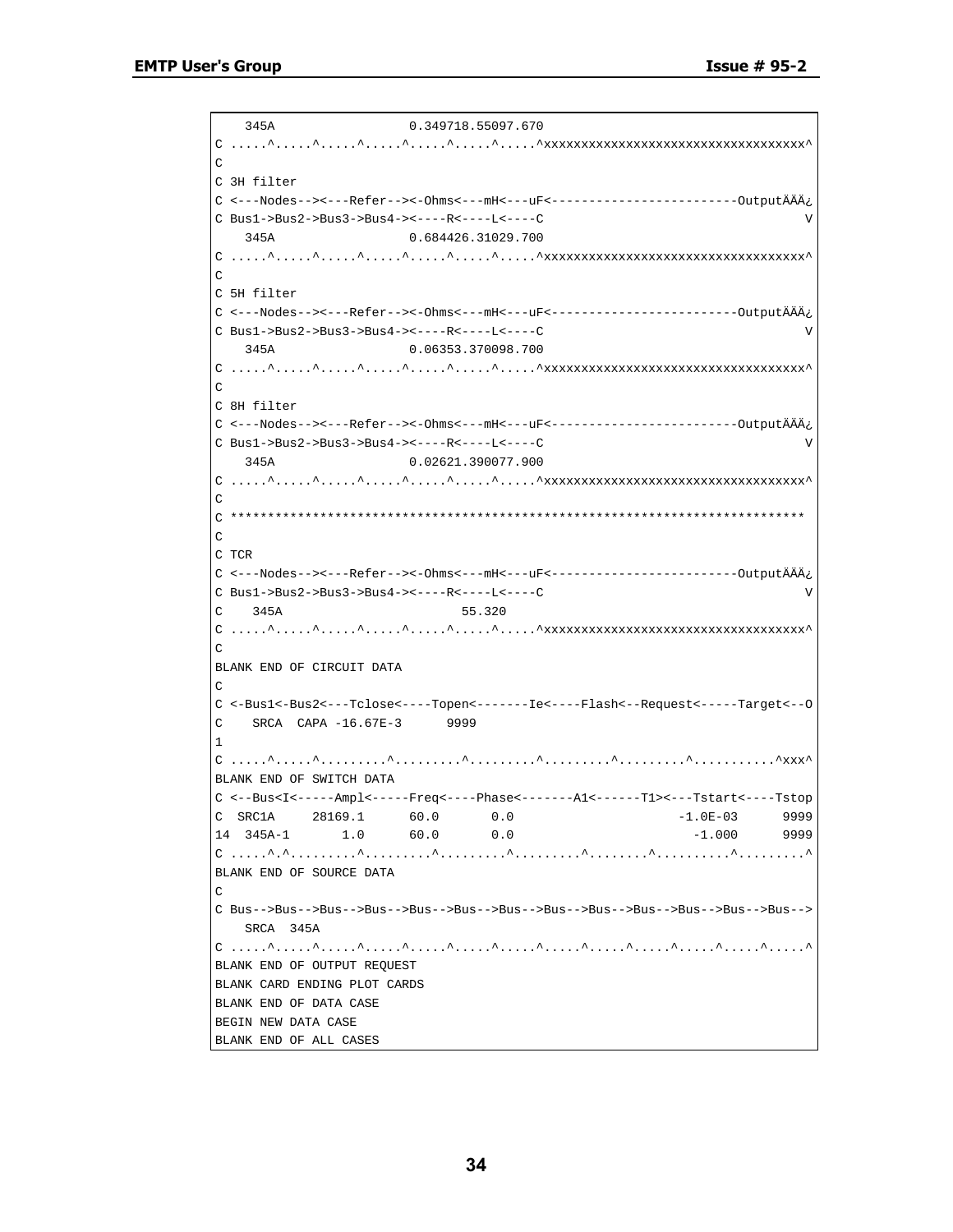#### *APPENDIX 2. SuperHarm Data File*

```
TITLE TITLE1 = "Frequency Scan Case"
    TITLE2 = "Proposed 230kV Normal feed"
    TITLE3 = "w/SVC & TCR"
#DEFINE KVH @"230.0 3 SQRT /"
#DEFINE KVL @"34.5 3 SQRT /"
SCAN NAME = SCAN1 BUS = BUS3 ANG = 0
     FMIN = 60 FMAX = 600 FINC = 10
// Source equivalent 230kV H.S. bus
// 0.333+J2.60% on 100MVA 230kV
BRANCH NAME = EQUIV FROM = GROUND TO = BUS2
      R = 1.762 X = 13.754// Transformer
// 120MVA 230/34.5kV Z=10.0%, X/R=20
TRANSFORMER NAME = TRF1 MVAb.HX = 40.0
   H.1 = BUS2 X.1 = BUS3
   H.2 = GROUND X.2 = GROUND
   kV.H = KVH kV.X = KVL%X.HX = 9.9875 %R.HX = 0.4994 MVA = 40.0 XRConstant = No
// ************************************************** //
// METHOD ONE: FILTER BUILT FROM DISCRETE COMPONENTS //
// ************************************************** //
// Filter Bank #1
      BRANCH Name = BF1
     From = Bus3 To = F1R = 0.3497 X = 6.9934 CAPACITOR Name = CF1
      From = F1 To = GROUND
     uF = 97.67// Filter Bank #2
      BRANCH Name = BF2
     From = Bus3 To = F2R = 0.6844 X = 9.9189
      CAPACITOR Name = CF2
     From = F2 TO = GROUNDuF = 29.7// Filter Bank #3
      BRANCH Name = BF3
     From = Bus3 To = F3R = 0.0635 X = 1.2705 CAPACITOR Name = CF3
      From = F3 To = GROUND
     uF = 98.7// Filter Bank #4
      BRANCH Name = BF4
     From = Bus3 To = F4
```